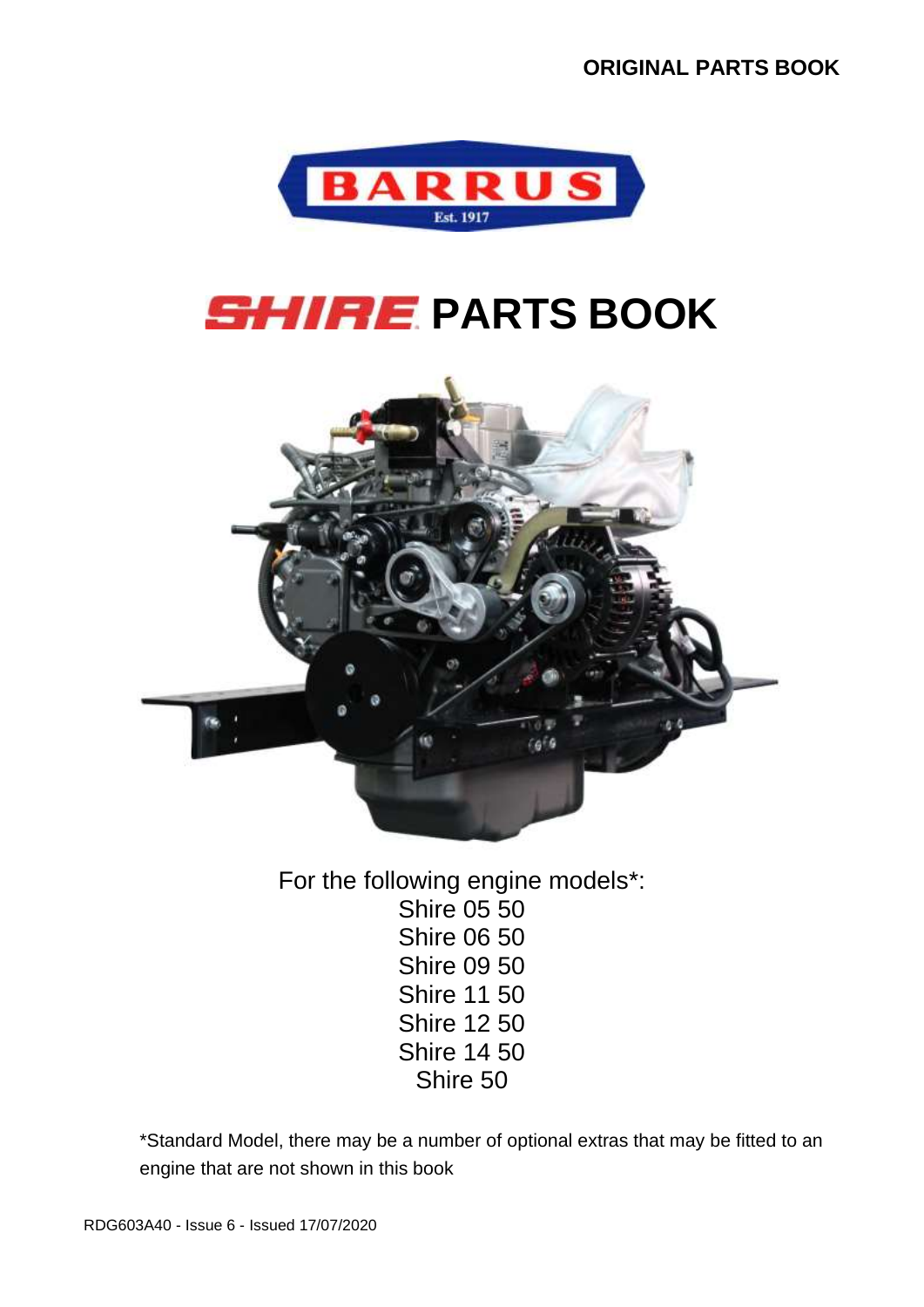



#### **Index**

| Page |
|------|
|      |
|      |
|      |
|      |
|      |
|      |
|      |
|      |
|      |
|      |
|      |
|      |
|      |
|      |
|      |
|      |
|      |
|      |
|      |
|      |
|      |
|      |
|      |
|      |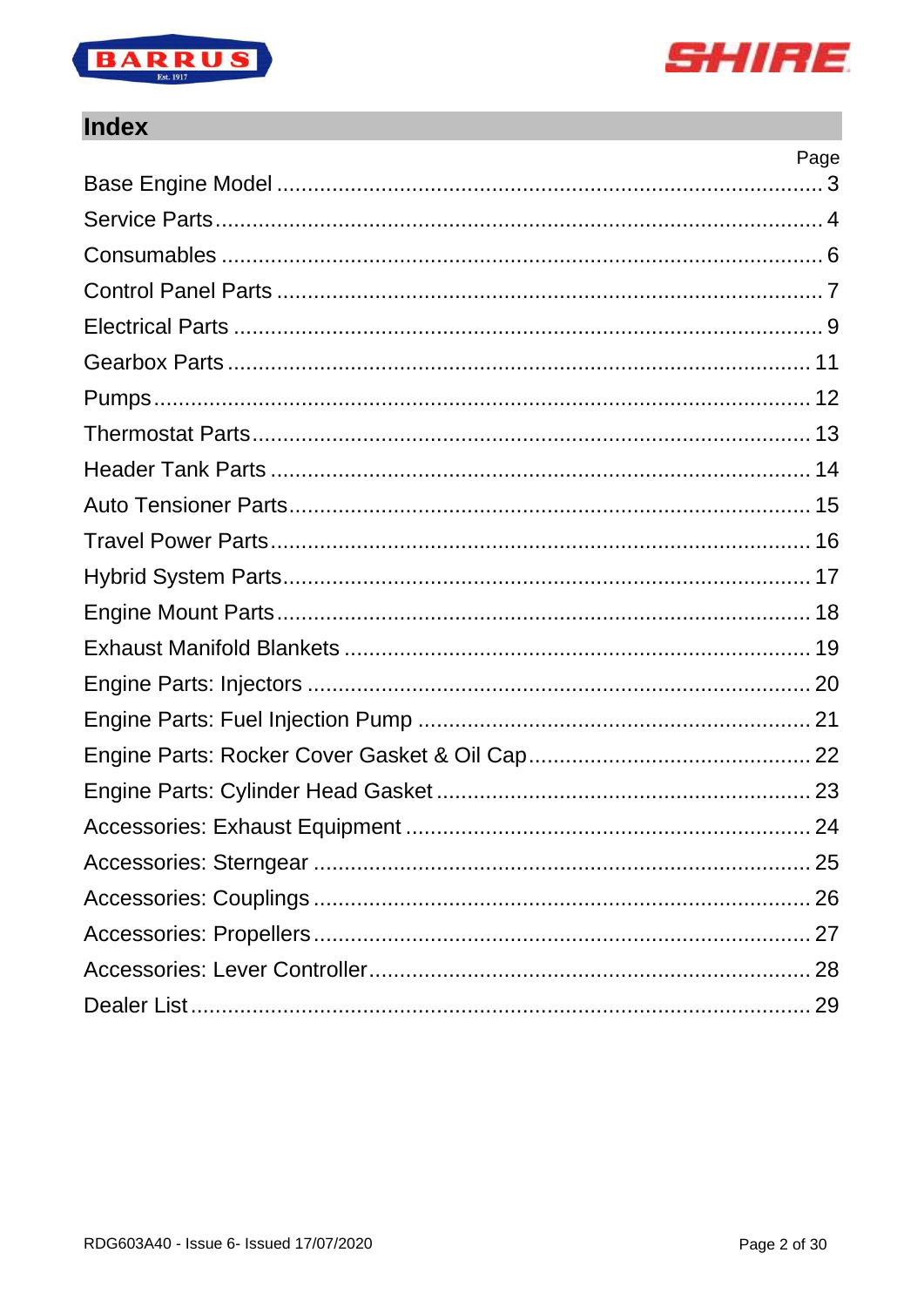



# <span id="page-2-0"></span>**Base Engine Model**

| <b>Shire Model</b> | <b>Base Engine</b> |
|--------------------|--------------------|
| <b>Shire 05 50</b> | 4TNV88-DSA         |
| <b>Shire 06 50</b> | 4TNV88-DSA         |
| <b>Shire 09 50</b> | 4TNV88-DSA         |
| <b>Shire 11 50</b> | 4TNV88-DSA         |
| <b>Shire 12 50</b> | 4TNV88-DSA         |
| <b>Shire 14 50</b> | 4TNV88-DSA         |
| Shire 50           | 4TNV88-BDYED-SH    |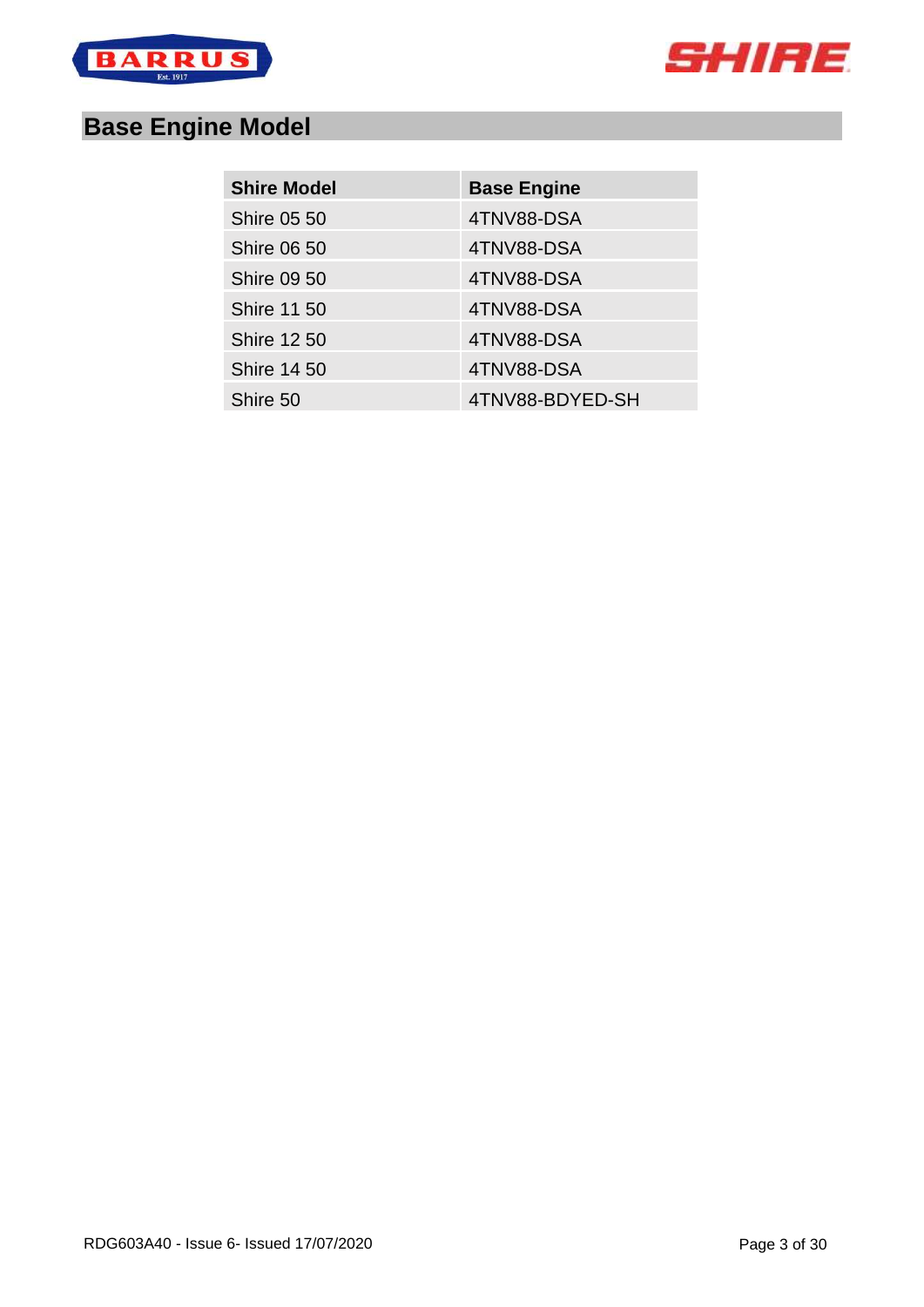



## <span id="page-3-0"></span>**Service Parts**

| <b>Description</b>             | Part No.       | <b>Model</b>                                                                                                                     |
|--------------------------------|----------------|----------------------------------------------------------------------------------------------------------------------------------|
| <b>Primary Fuel Filter</b>     | <b>RDG2238</b> | <b>Shire 05 50</b><br><b>Shire 06 50</b>                                                                                         |
| <b>Primary Fuel Filter</b>     | RDG9188346     | <b>Shire 09 50</b><br><b>Shire 11 50</b><br><b>Shire 12 50</b><br><b>Shire 14 50</b><br>Shire 50                                 |
| <b>Secondary Fuel Filter</b>   | 119802-55810   | All                                                                                                                              |
| <b>Air Filter Element</b>      | <b>RDG5795</b> | All                                                                                                                              |
| Oil Filter                     | 129150-35170   | All                                                                                                                              |
| <b>Fuel Filter Drain Screw</b> | RDG9189022     | <b>Shire 09 50</b><br><b>Shire 11 50</b><br><b>Shire 12 50</b><br><b>Shire 14 50</b><br>Shire 50                                 |
| <b>50A Alternator Belt</b>     | <b>RDG6079</b> | <b>Shire 05 50</b><br><b>Shire 06 50</b><br><b>Shire 09 50</b><br><b>Shire 11 50</b><br><b>Shire 12 50</b><br><b>Shire 14 50</b> |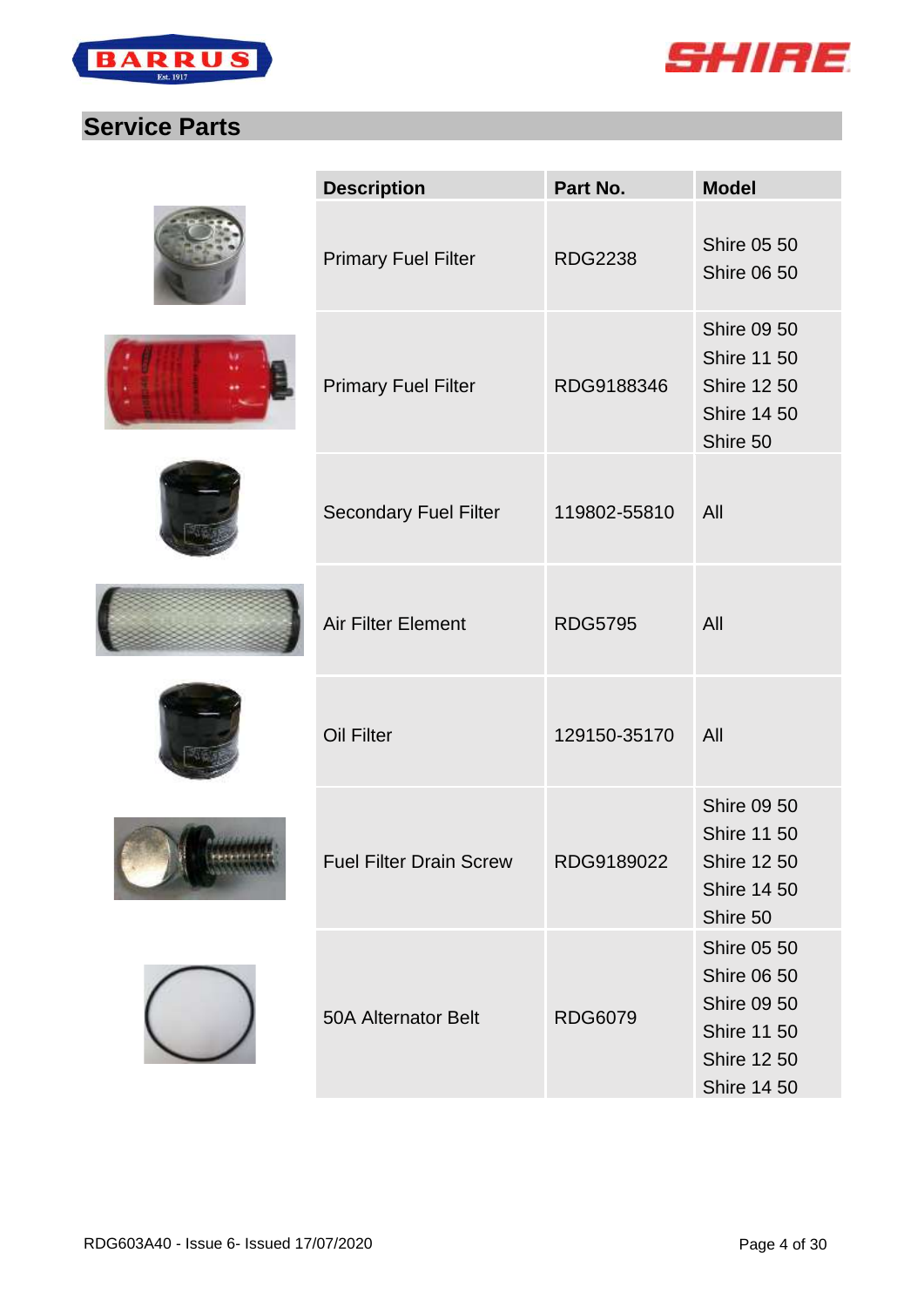|  |           | RRUS |  |
|--|-----------|------|--|
|  | Est. 1917 |      |  |

| <b>50A Alternator Belt</b> | RDG004A4   | Shire 50                                                       |
|----------------------------|------------|----------------------------------------------------------------|
| 160A Alternator Belt       | RDG0047511 | <b>Shire 05 50</b><br><b>Shire 06 50</b><br><b>Shire 11 50</b> |
| 160A Alternator Belt       | RDG0047859 | <b>Shire 09 50</b>                                             |
| 240A Alternator Belt       | RDG0047511 | <b>Shire 11 50</b>                                             |
| 240A Alternator Belt       | RDG0047498 | <b>Shire 12 50</b><br><b>Shire 14 50</b><br>Shire 50           |



B









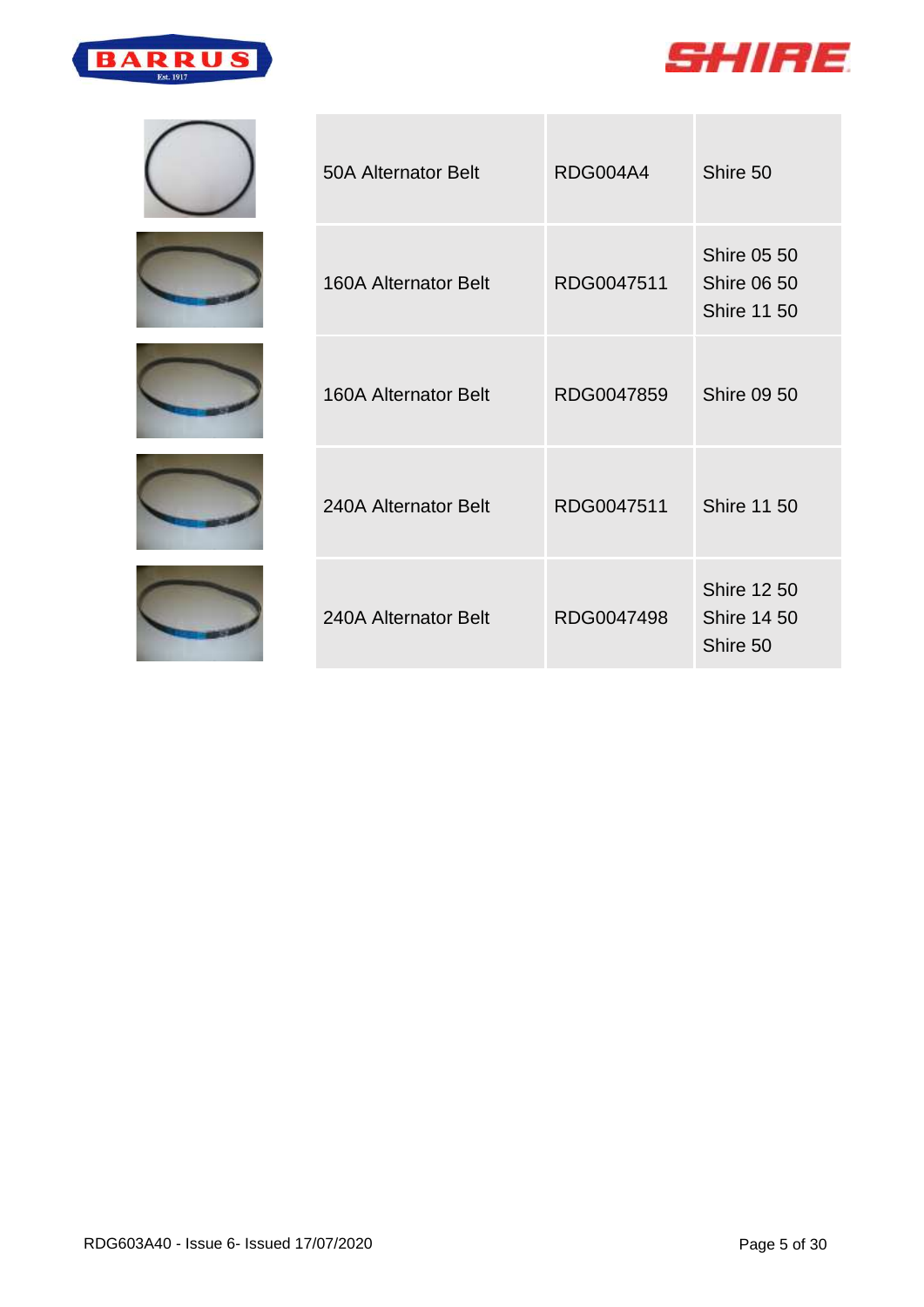



#### <span id="page-5-0"></span>**Consumables**



| <b>Description</b>                                                                                                                                  | Part No.    | <b>Model</b> |
|-----------------------------------------------------------------------------------------------------------------------------------------------------|-------------|--------------|
| Engine Oil 10W40 CD 5L<br>Container (This can also<br>be used for a PRM 150<br>and PRM 280 Gearbox)<br>NOTE: This part number<br>supersedes RDG2797 | RDG6110     | All          |
| Diesel Fuel Additive<br>500ml Container                                                                                                             | RDG80210219 | All          |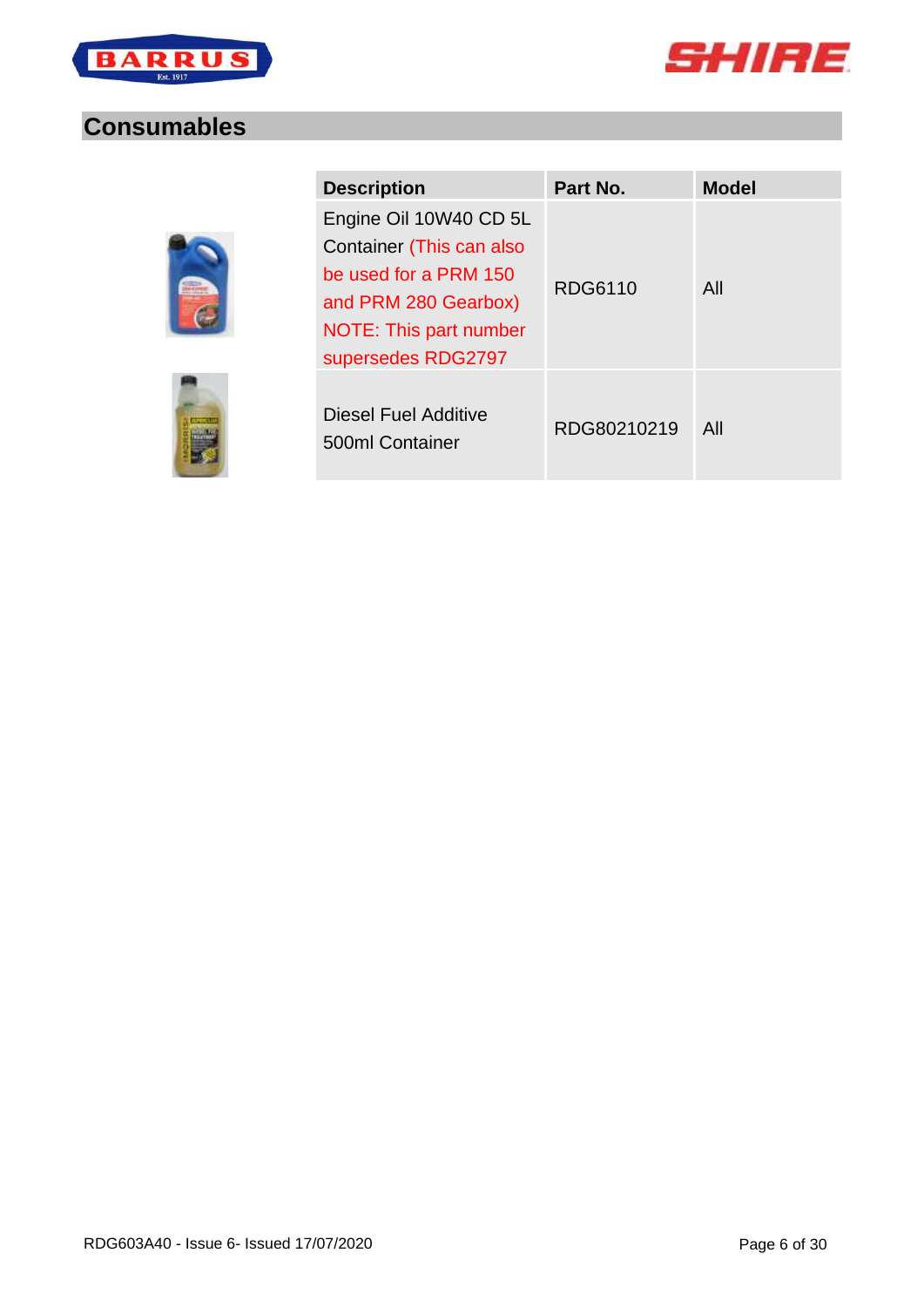



## <span id="page-6-0"></span>**Control Panel Parts**

**\* The Shire 05 50, Shire 06 50, Shire 09 50 and Shire 11 50 used a different type of panel which is no longer available. If the Control Panel or any of the parts on it require replacement the newer Standard/Deluxe Control Panel would be required.**

|    | <b>Description</b>                                                          | Part No.         | <b>Model</b> |
|----|-----------------------------------------------------------------------------|------------------|--------------|
| 3W | <b>Standard Control Panel</b>                                               | RDG20710110 All* |              |
|    | <b>Deluxe Control Panel</b>                                                 | RDG20710111      | $All^*$      |
|    | <b>Ignition Switch</b>                                                      | <b>RDG215A5</b>  | All          |
|    | Ignition Switch Kit (to<br>replace ignition switches<br>fitted before 2016) | <b>RDG215A6</b>  | All          |
|    | <b>Tacho Gauge</b>                                                          | RDG20710158      | All          |
|    | Oil Pressure Gauge                                                          | RDG21710160      | All          |
|    | <b>Voltmeter Gauge</b>                                                      | RDG21710161      | AII          |
|    | <b>Water Temperature</b><br>Gauge                                           | RDG21710159      | All          |







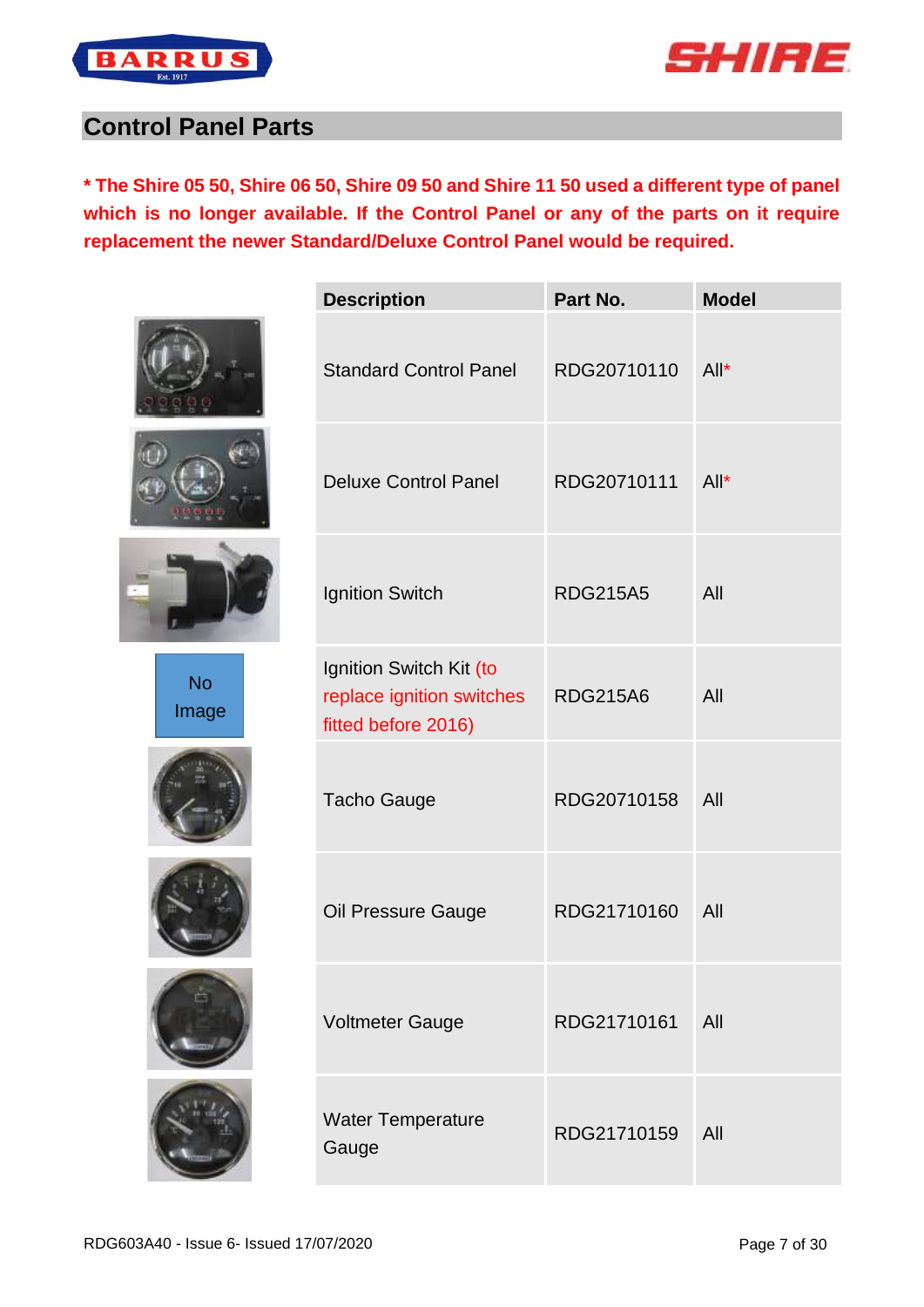



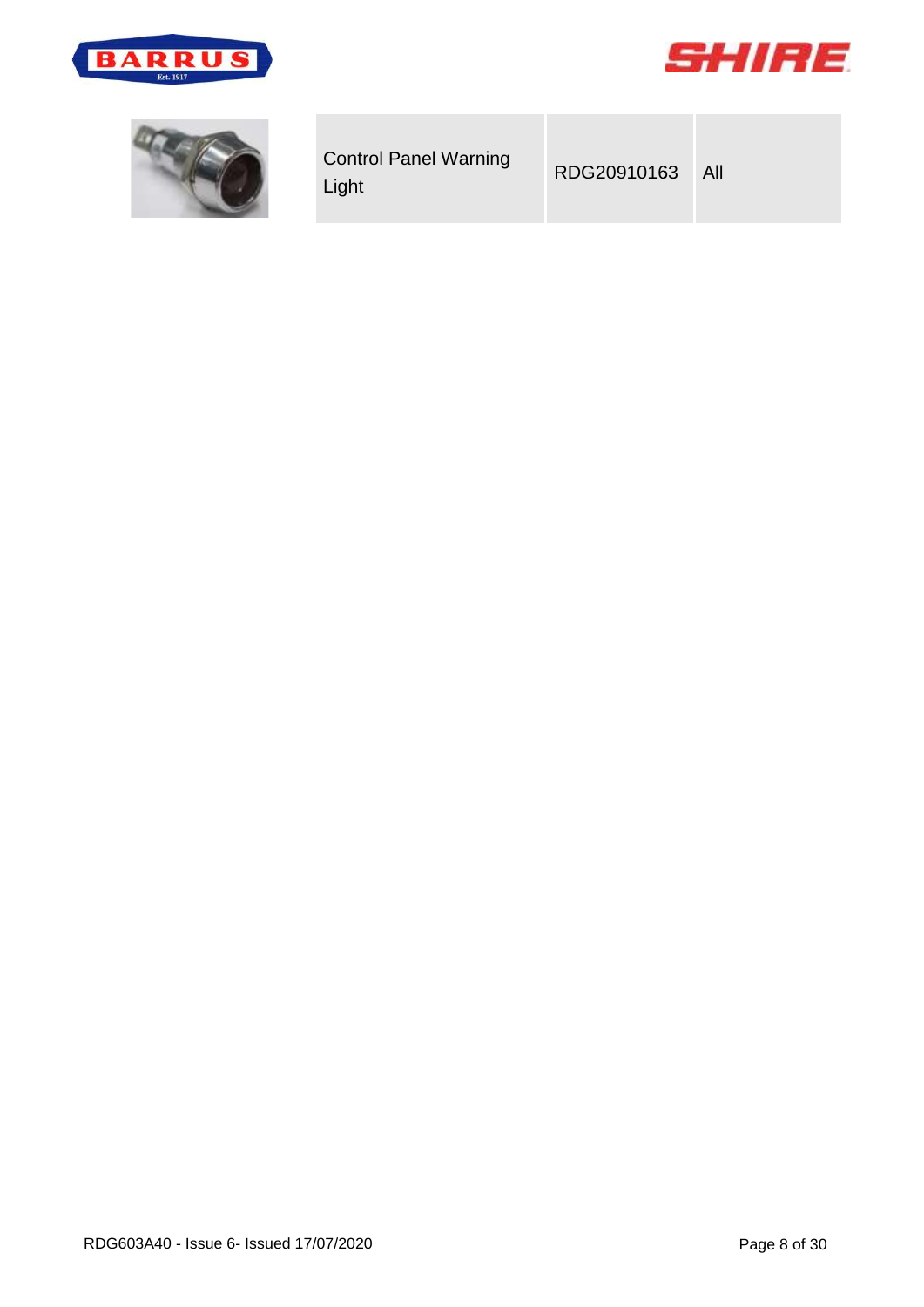



# <span id="page-8-0"></span>**Electrical Parts**

















| <b>Description</b>                                                                               | Part No.         | <b>Model</b>                                                               |
|--------------------------------------------------------------------------------------------------|------------------|----------------------------------------------------------------------------|
| Extension Loom (2.3m)                                                                            | <b>RDG4041</b>   | All                                                                        |
| <b>50A Alternator</b>                                                                            | <b>AND0286</b>   | All                                                                        |
| 150A Alternator (160A<br><b>Alternator originally</b><br>supplied but is no longer<br>available) | RDG20110201      | <b>Shire 05 50</b><br><b>Shire 06 50</b><br><b>Shire 09 50</b>             |
| 240A Alternator                                                                                  | RDG2019682       | <b>Shire 11 50</b><br><b>Shire 12 50</b><br><b>Shire 14 50</b><br>Shire 50 |
| <b>Starter Motor</b>                                                                             | <b>SHI0112</b>   | All                                                                        |
| <b>Stop Solenoid</b>                                                                             | 119653-77950     | All                                                                        |
| <b>Electric Fuel Pump</b>                                                                        | <b>RDG504A90</b> | All                                                                        |
| <b>Water Temperature</b><br><b>Switch</b>                                                        | 121250-44901     | All                                                                        |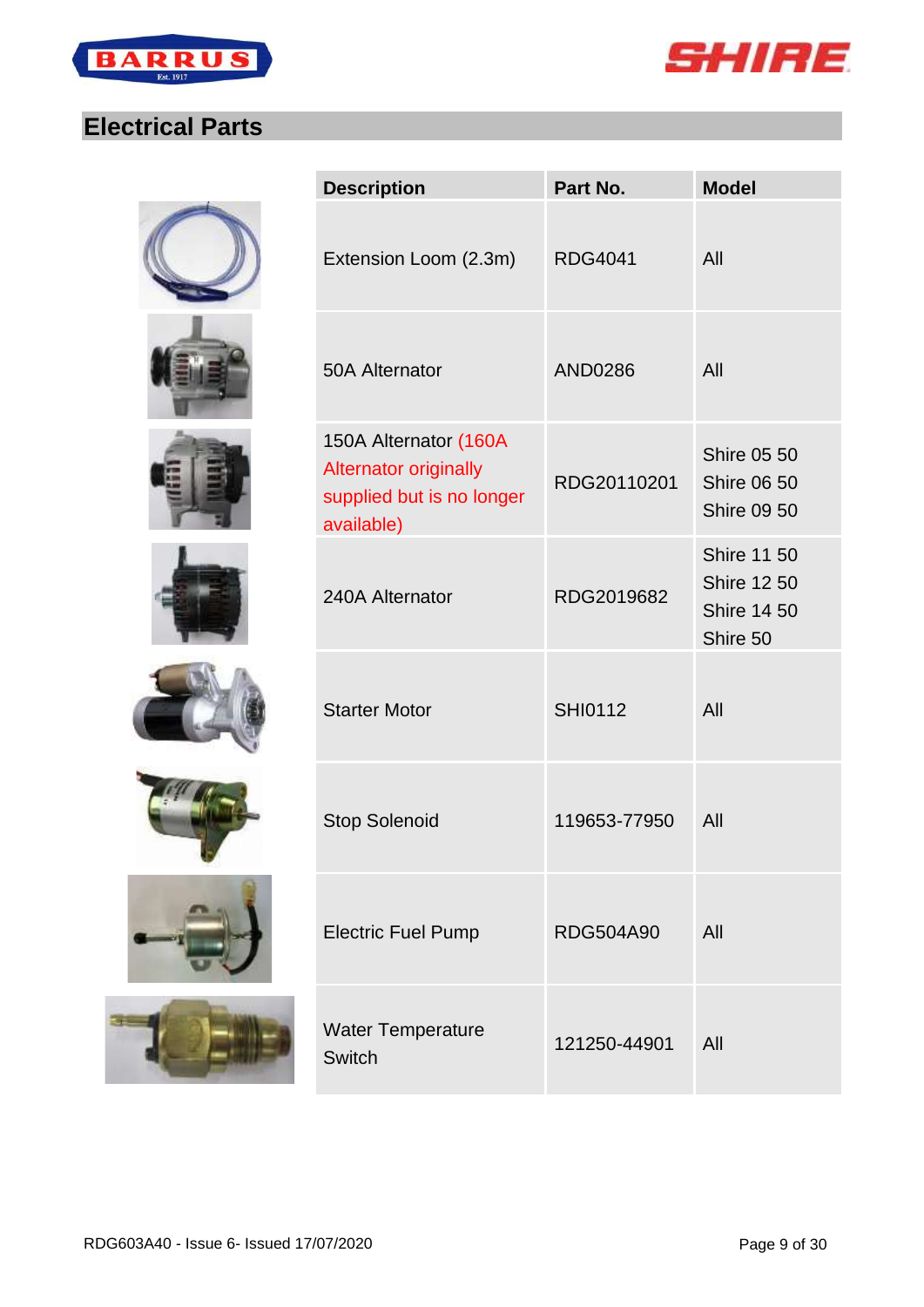



















| <b>Water Temperature</b><br>Sender                  | <b>RDG6765</b> | All                                                                                              |
|-----------------------------------------------------|----------------|--------------------------------------------------------------------------------------------------|
| <b>Oil Pressure Sensor</b>                          | <b>RDG6752</b> | <b>Shire 05 50</b><br><b>Shire 06 50</b>                                                         |
| Oil Pressure Switch /<br>Sensor                     | RDG2189445     | <b>Shire 09 50</b><br><b>Shire 11 50</b><br><b>Shire 12 50</b><br><b>Shire 14 50</b><br>Shire 50 |
| <b>Engine Stop Control</b><br>System Fuse (40 Amp)  | <b>RDG3246</b> | All                                                                                              |
| <b>Control Panel Supply</b><br>Fuse (15 Amp)        | <b>RDG3245</b> | All                                                                                              |
| <b>Engine Start Control</b><br>System Fuse (15 Amp) | <b>RDG3245</b> | All                                                                                              |
| Glow Plug Fuse (40 Amp) RDG3246                     |                | All                                                                                              |
| <b>Starter Relay</b>                                | <b>RDG1396</b> | All                                                                                              |
| <b>Cold Start Relay</b>                             | <b>RDG5279</b> | Shire 50                                                                                         |

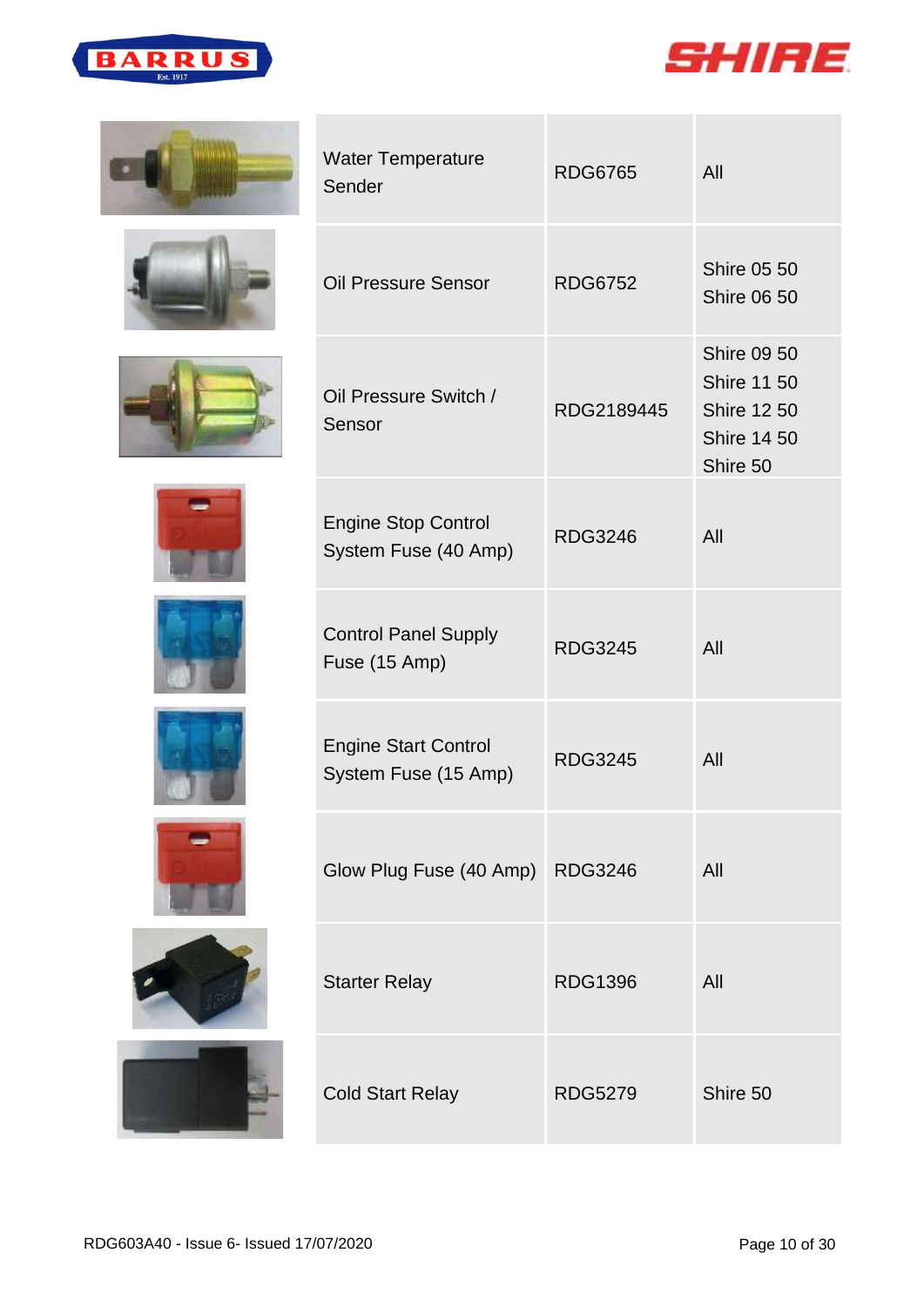



#### <span id="page-10-0"></span>**Gearbox Parts**

|                | <b>Description</b>                                                                         | Part No.       | <b>Model</b> |
|----------------|--------------------------------------------------------------------------------------------|----------------|--------------|
|                | Damper Drive Plate for<br>PRM 150 D2 / D3                                                  | <b>RDG1766</b> | All          |
|                | <b>Heavy Duty Drive</b><br>Coupling for PRM 150 D2 RDG7080<br>/D3 (Option)                 |                | All          |
|                | Damper Drive Plate for<br>PRM 260 / 280 D2 / D3                                            | <b>RDG1957</b> | All          |
|                | PRM 150 D2 Gearbox<br>(Unless the optional D3<br>3:1 Ratio gearbox has<br>been fitted)     | <b>RDG1765</b> | All          |
|                | <b>Gearbox Oil Cooler (This</b><br>replaces ALL previous oil<br>coolers fitted on engines) | RDG909A19      | $All^*$      |
|                | <b>Gearbox Oil Cooler Hose</b><br>(Long)                                                   | <b>RDG5690</b> | All          |
| <b>COMMENT</b> | <b>Gearbox Oil Cooler Hose</b><br>(Short)                                                  | <b>RDG5295</b> | All          |
|                | <b>Gearbox Oil Cooler Water</b><br>Hose 28mm                                               | <b>RDG1883</b> | All          |

**\* Modifications may be required for the Oil Cooler to fit**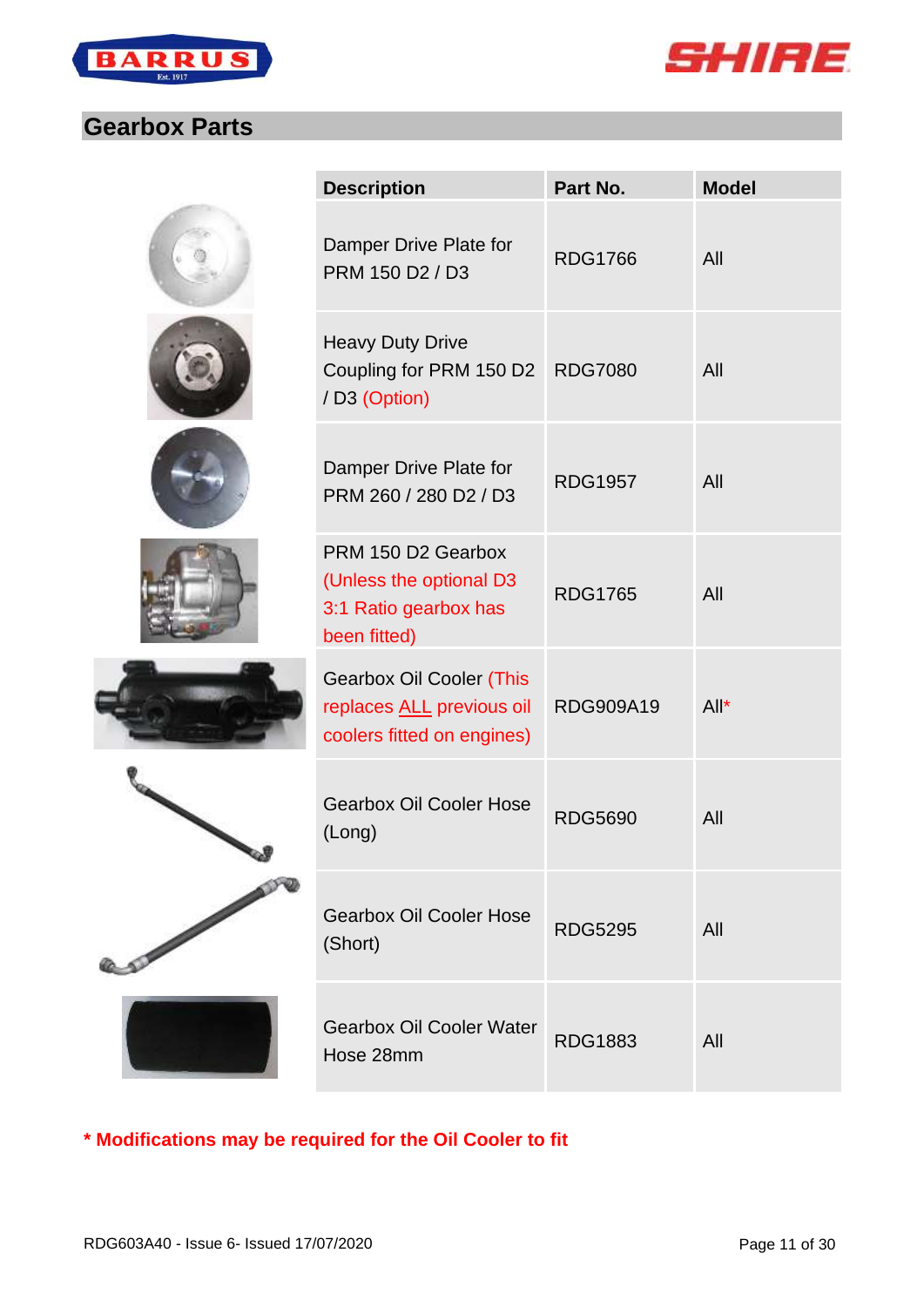



# <span id="page-11-0"></span>**Pumps**





| <b>Description</b>        | Part No.       | <b>Model</b> |
|---------------------------|----------------|--------------|
| Sump Pump $\frac{3}{4}$ " | <b>RDG2837</b> | All          |
| Gearbox Pump 3/4"         | RDG303A12      | All          |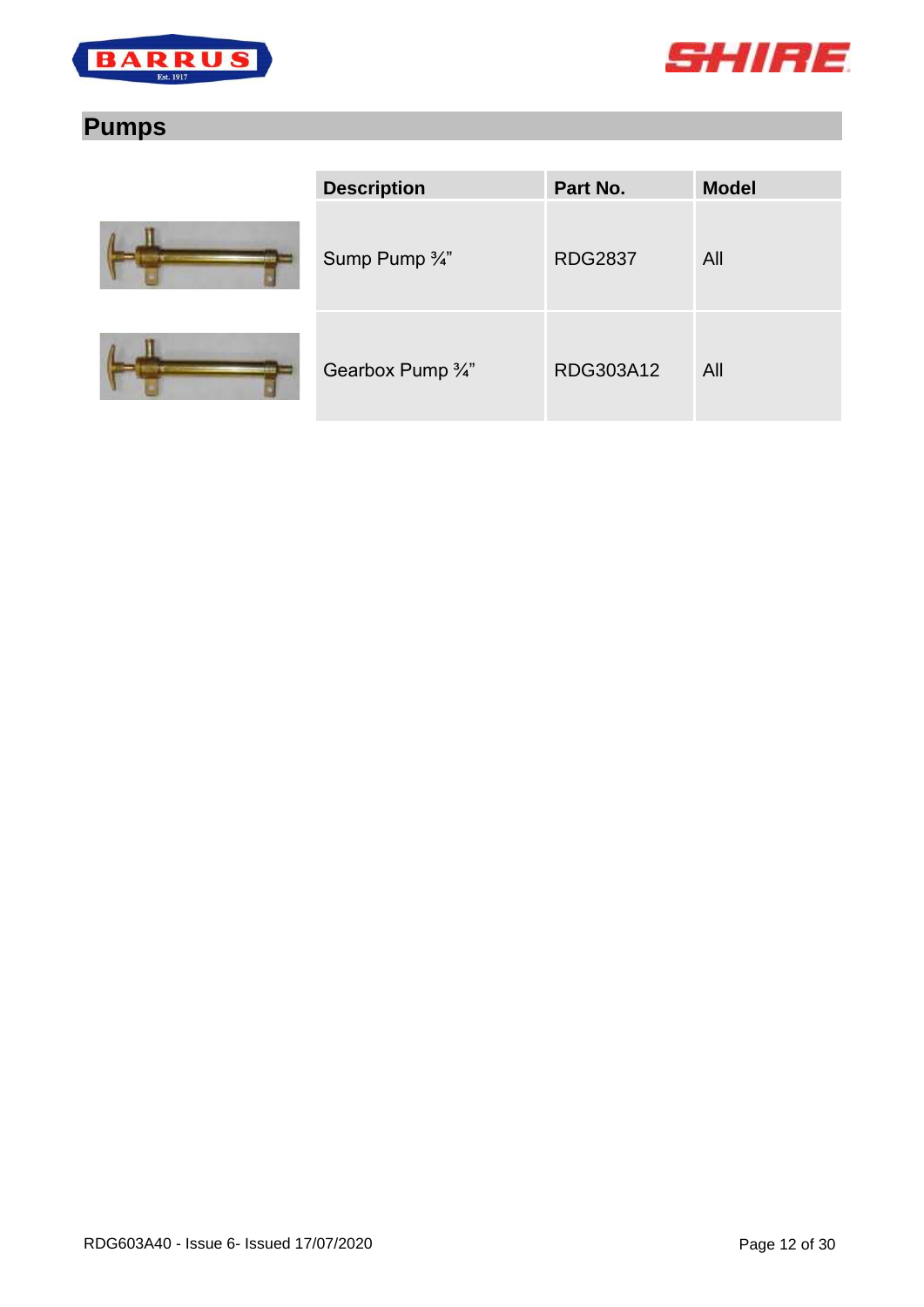



#### <span id="page-12-0"></span>**Thermostat Parts**













| <b>Description</b>                                                                                                       | Part No.        | <b>Model</b>                                                                                     |
|--------------------------------------------------------------------------------------------------------------------------|-----------------|--------------------------------------------------------------------------------------------------|
| Thermostat (71°)<br>(Fitted to engine)                                                                                   | 129155-49801    | All                                                                                              |
| Thermostat (82°)<br>(Fitted to twin thermostat)                                                                          | <b>RDG909A7</b> | <b>Shire 05 50</b><br><b>Shire 06 50</b>                                                         |
| Thermostat (88°)<br>(Fitted to twin thermostat)                                                                          | L375-06203-2    | <b>Shire 09 50</b><br><b>Shire 11 50</b><br><b>Shire 12 50</b><br><b>Shire 14 50</b><br>Shire 50 |
| <b>Thermostat Gasket</b><br>(Fitted to twin thermostat)                                                                  | L375-06202      | <b>Shire 09 50</b><br><b>Shire 11 50</b><br><b>Shire 12 50</b><br><b>Shire 14 50</b><br>Shire 50 |
| <b>Thermostat Gasket</b><br>(Fitted to twin thermostat)                                                                  | KM385T-06209    | <b>Shire 09 50</b><br><b>Shire 11 50</b><br><b>Shire 12 50</b><br><b>Shire 14 50</b><br>Shire 50 |
| <b>Thermostat Gasket</b><br>(Fitted to engine – On<br>Shire 05 50 & Shire 06 50<br>fitted to twin thermostat<br>as well) | 129350-49541    | All                                                                                              |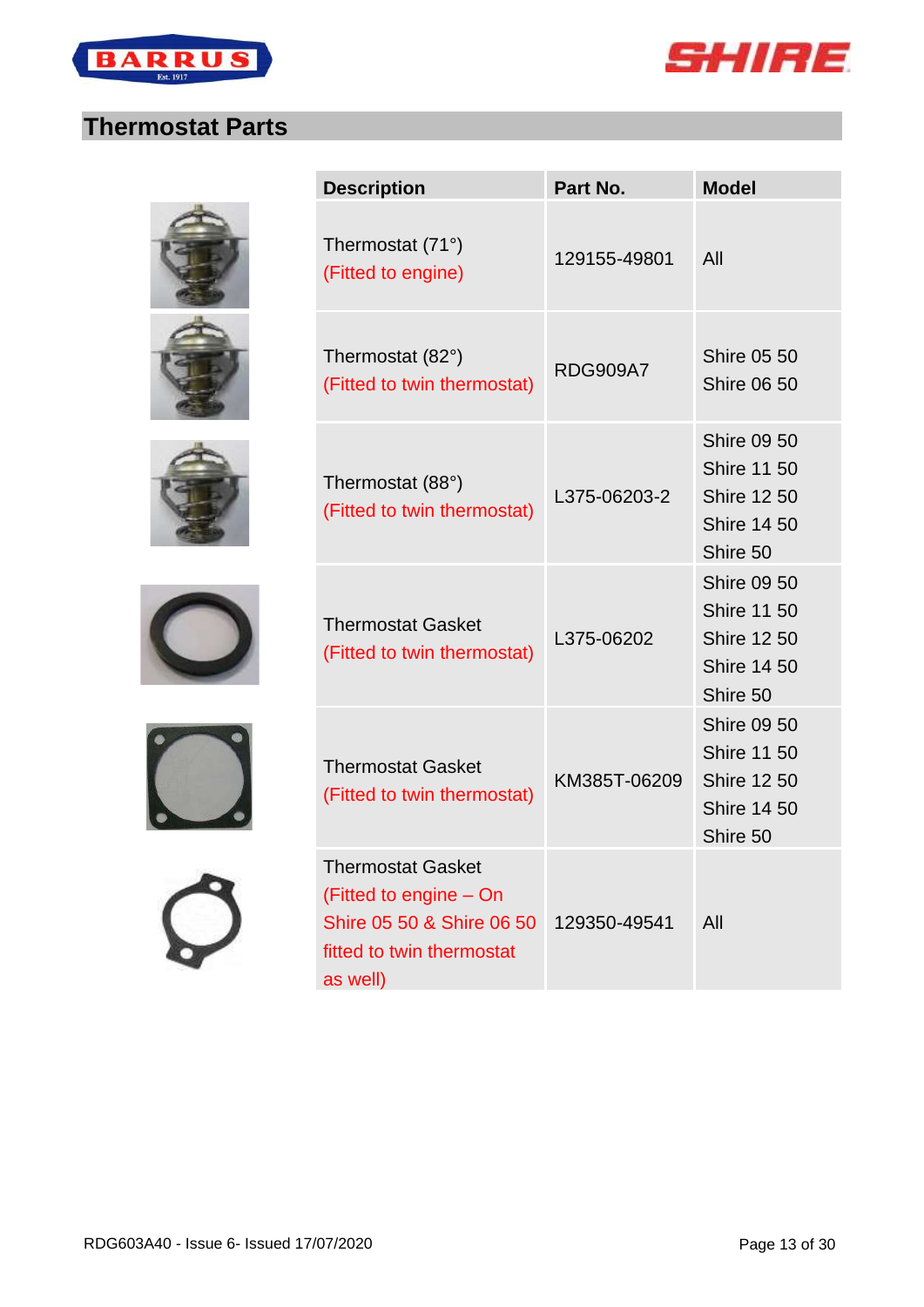



# <span id="page-13-0"></span>**Header Tank Parts**







| <b>Description</b>      | Part No.       | <b>Model</b> |
|-------------------------|----------------|--------------|
| <b>Header Tank</b>      | <b>RDG6364</b> | All          |
| <b>Header Tank Cap</b>  | <b>RDG1723</b> | All          |
| <b>Header Tank Hose</b> | <b>RDG3310</b> | All          |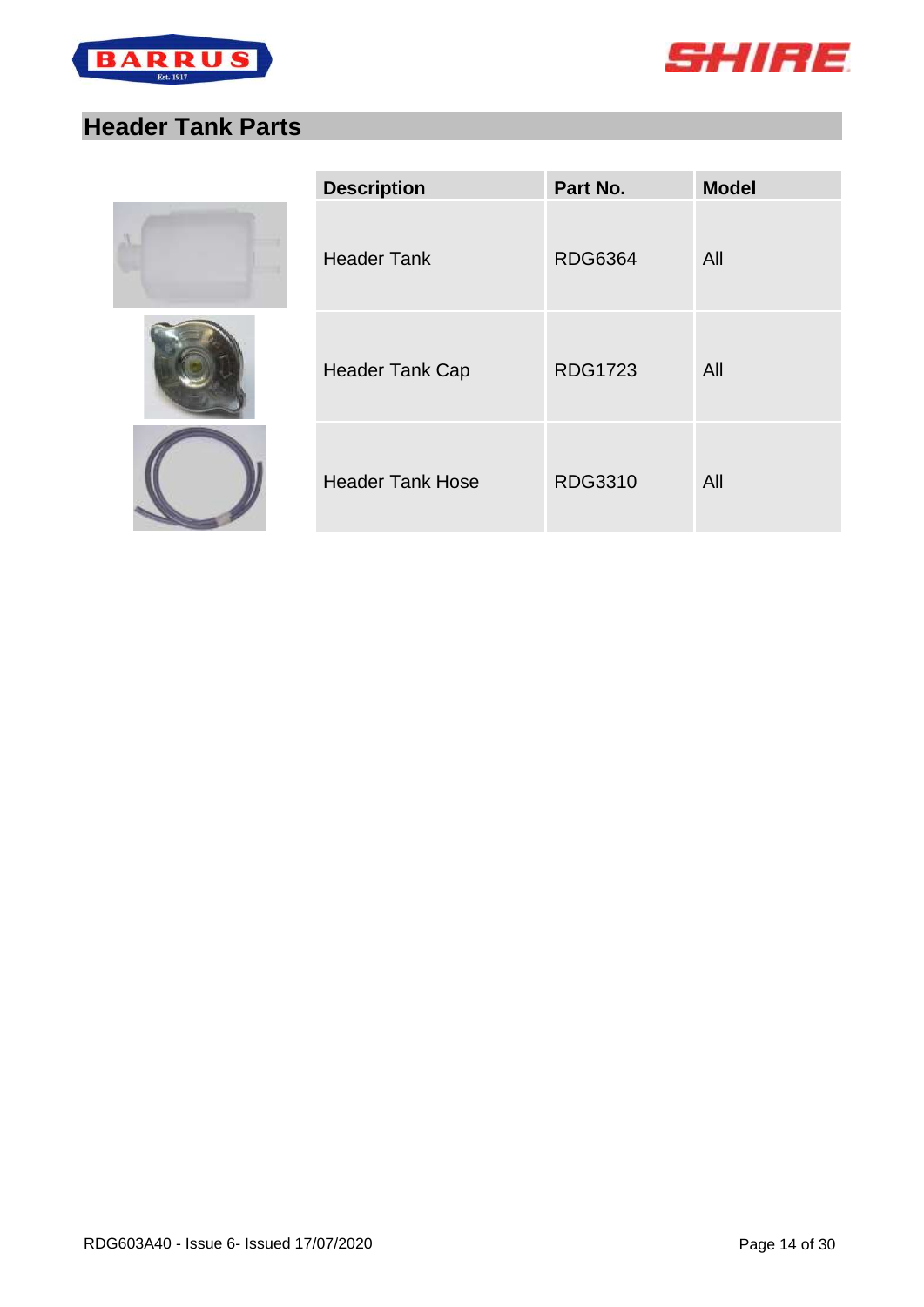



## <span id="page-14-0"></span>**Auto Tensioner Parts**



| <b>Description</b>         | Part No.        | <b>Model</b>                                |
|----------------------------|-----------------|---------------------------------------------|
| <b>Auto Belt Tensioner</b> | <b>RDG502A5</b> | Shire 50 (Serial<br>No 50-02831<br>onwards) |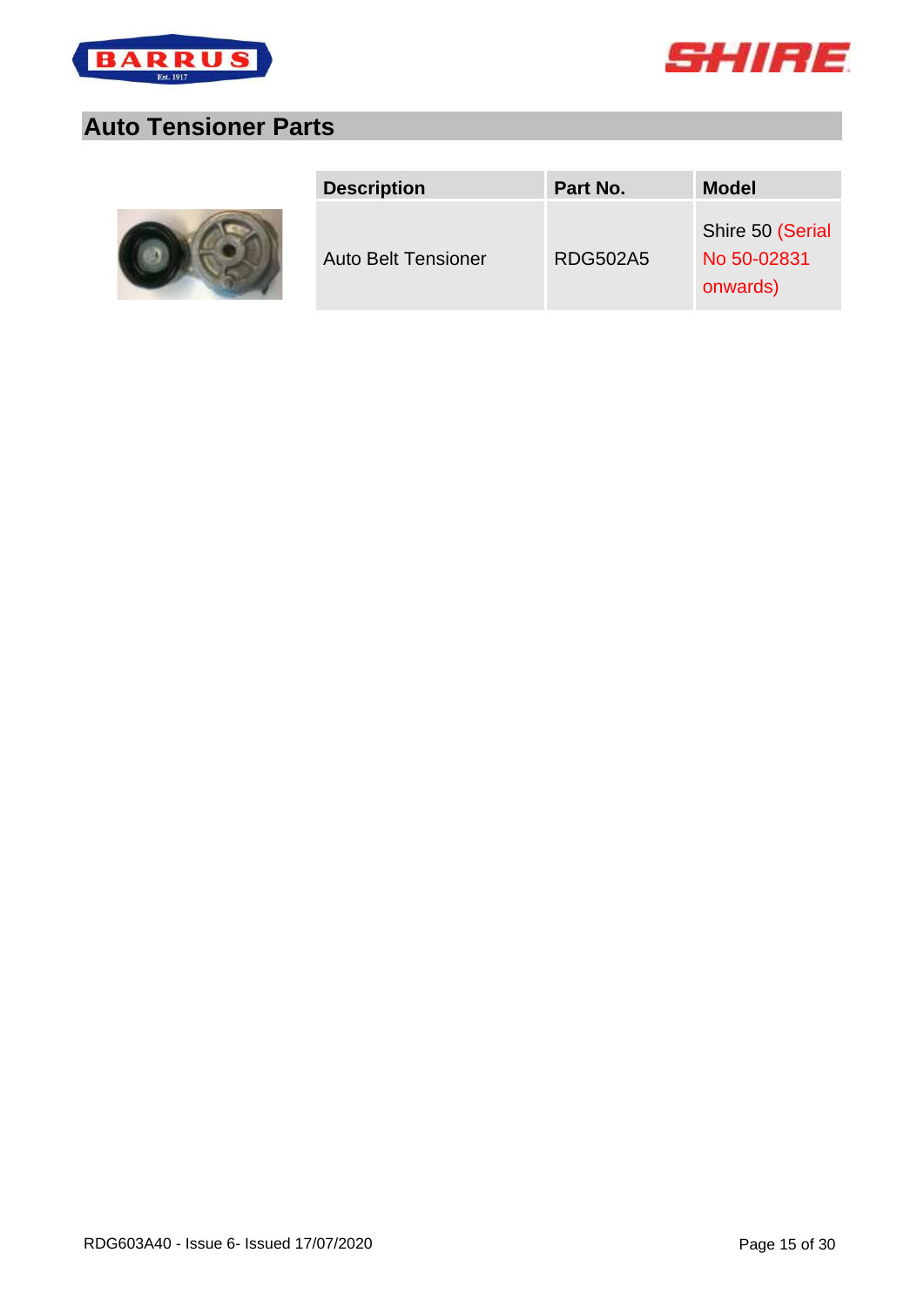

**COL** 



## <span id="page-15-0"></span>**Travel Power Parts**

| <b>Description</b>                                | Part No.       | <b>Model</b>                                                                         |
|---------------------------------------------------|----------------|--------------------------------------------------------------------------------------|
| 3.5kW Travel Power<br><b>Alternator Belt</b>      | <b>RDG6076</b> | <b>Shire 05 50</b><br><b>Shire 06 50</b><br><b>Shire 09 50</b><br><b>Shire 11 50</b> |
| 3.5kW Travel Power<br><b>Alternator Belt</b>      | RDG0047511     | <b>Shire 12 50</b><br><b>Shire 14 50</b><br>Shire 50                                 |
| <b>5kW Travel Power</b><br><b>Alternator Belt</b> | <b>RDG6076</b> | <b>Shire 05 50</b><br><b>Shire 06 50</b><br><b>Shire 09 50</b><br><b>Shire 11 50</b> |
| <b>5kW Travel Power</b><br><b>Alternator Belt</b> | RDG0047511     | <b>Shire 12 50</b><br><b>Shire 14 50</b><br>Shire 50                                 |
| 7/8kW Travel Power<br><b>Alternator Belt</b>      | <b>RDG6082</b> | All                                                                                  |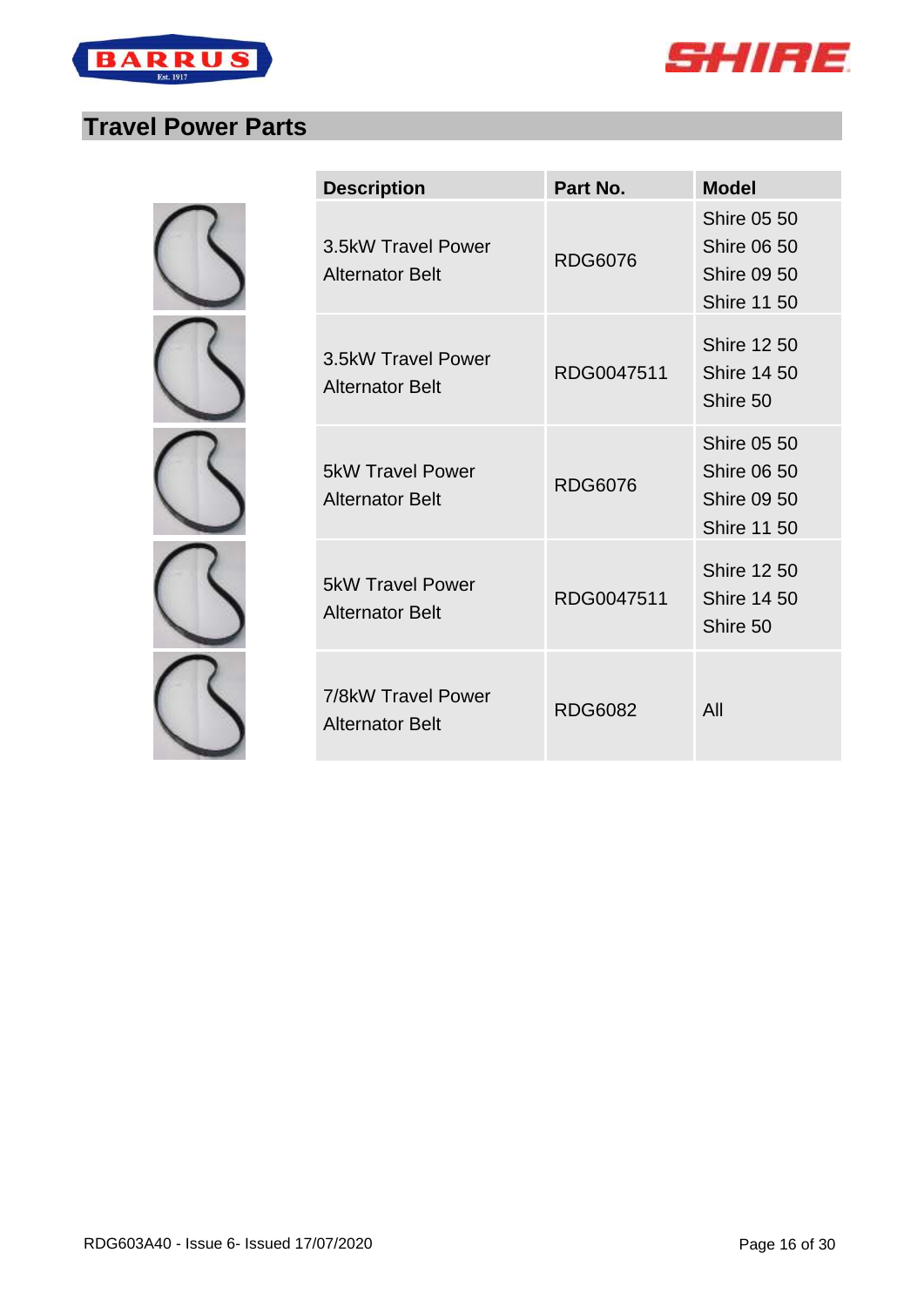



# <span id="page-16-0"></span>**Hybrid System Parts**

| <b>Description</b>                     | Part No.   | <b>Model</b>                             |  |
|----------------------------------------|------------|------------------------------------------|--|
| 48 Volt Alternator Belt<br>(Port)      | RDG004A219 | Shire 50<br>(From Serial No<br>xx-02638) |  |
| 48 Volt Alternator Belt<br>(Starboard) | RDG004A220 | Shire 50<br>(From Serial No<br>xx-02638) |  |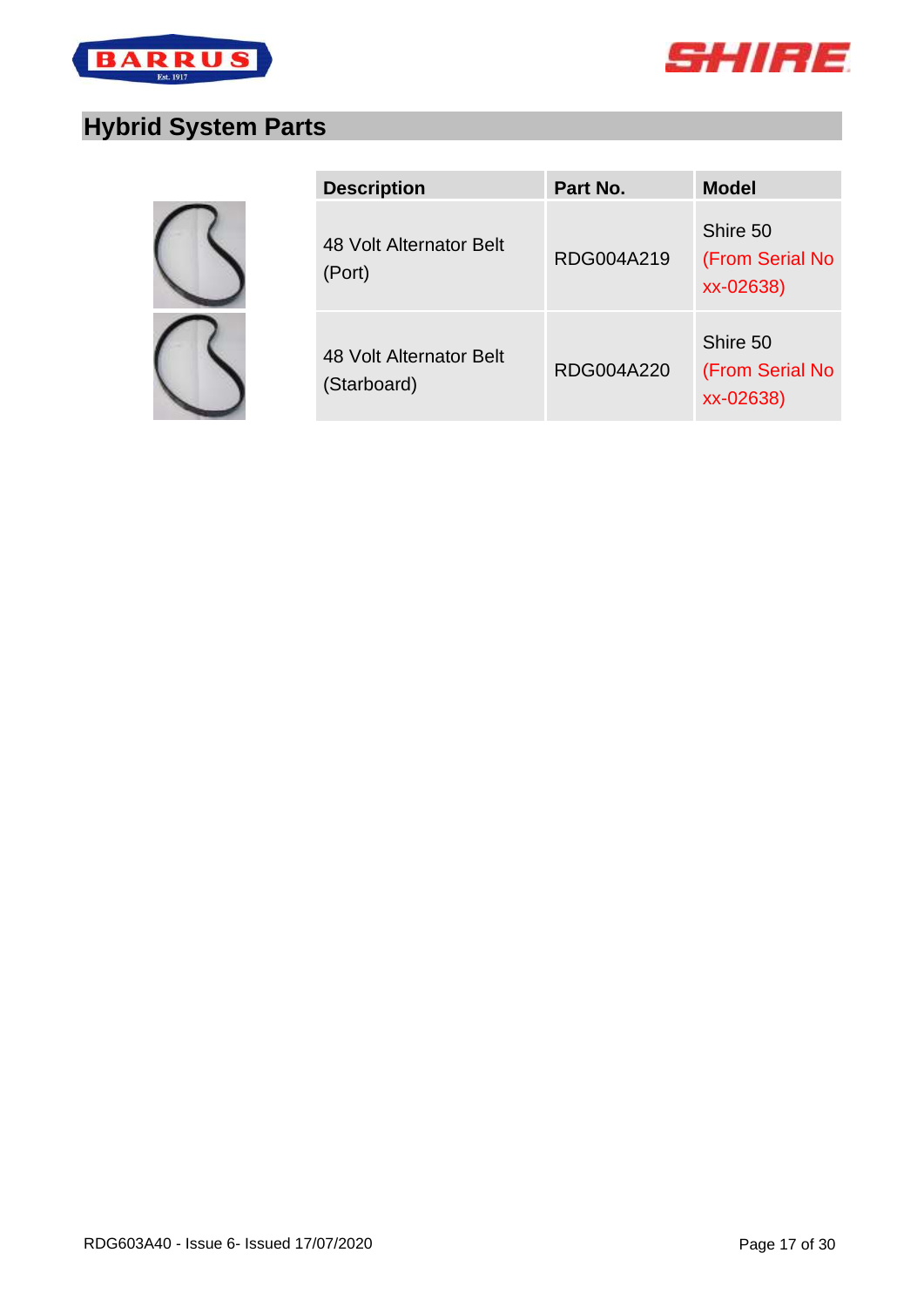



# <span id="page-17-0"></span>**Engine Mount Parts**





| <b>Description</b>           | Part No.       | <b>Model</b> |
|------------------------------|----------------|--------------|
| <b>Engine Mount</b>          | RDG3033        | All          |
| <b>Engine Mount Stud Kit</b> | <b>RDG1867</b> | All          |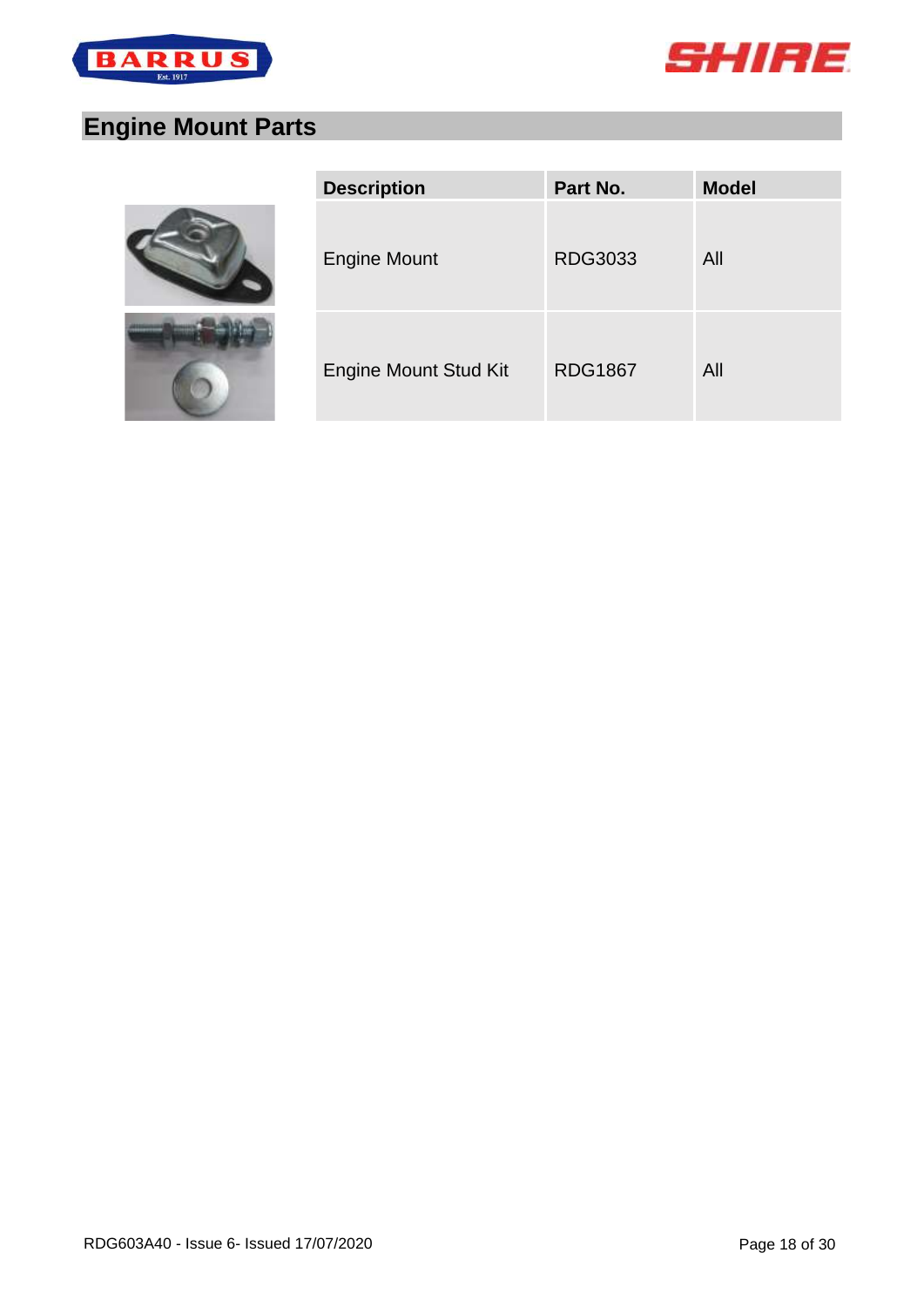



# <span id="page-18-0"></span>**Exhaust Manifold Blankets**



| <b>Description</b>     | Part No.   | <b>Model</b>                              |
|------------------------|------------|-------------------------------------------|
| <b>Exhaust Blanket</b> | RDG9047745 | Shire 50 (From<br>Serial No 50-<br>02831) |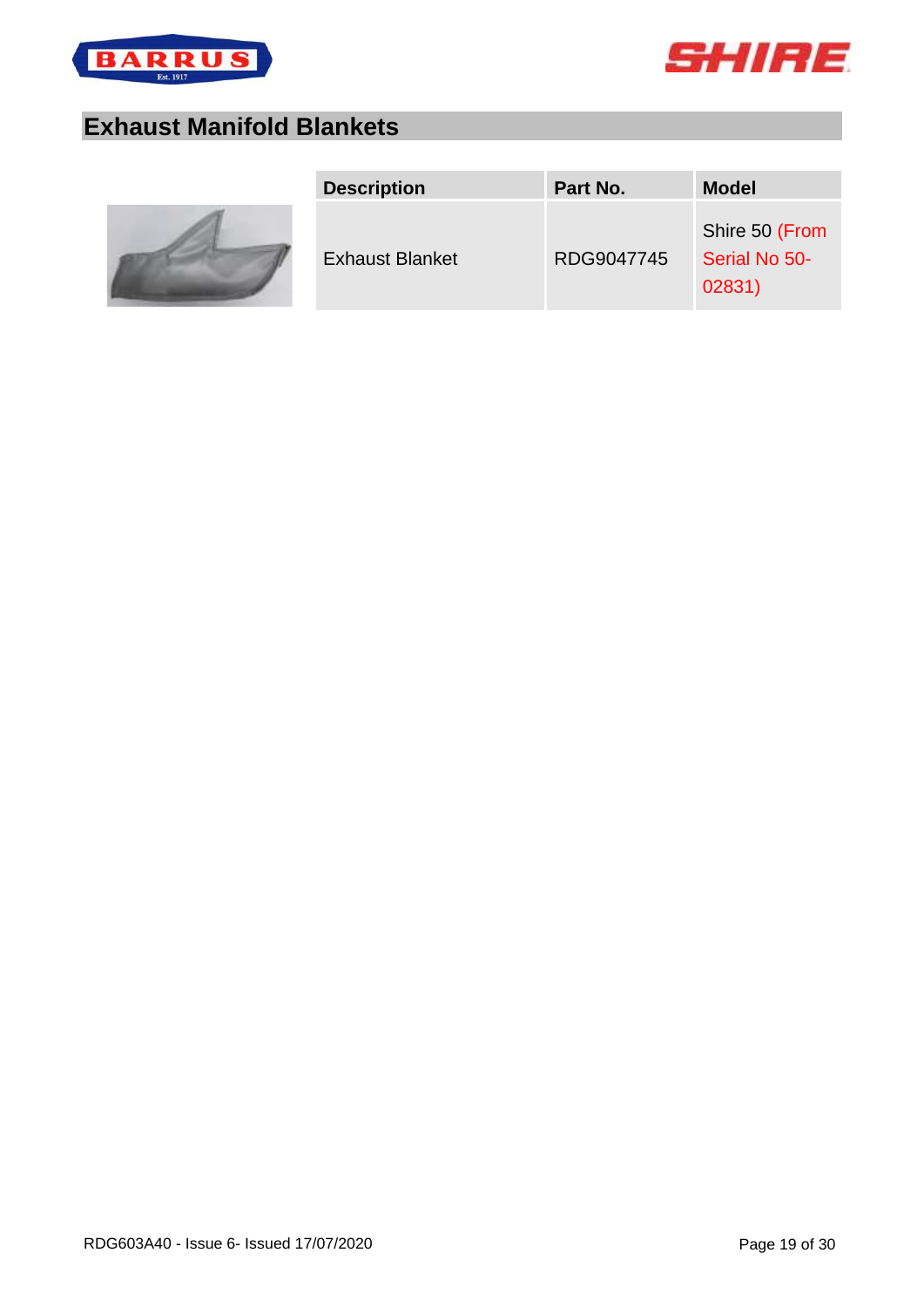



# <span id="page-19-0"></span>**Engine Parts: Injectors**



| Diagram No. | <b>Description</b>        | Part No.     | <b>Model</b>                                                                                                                     |
|-------------|---------------------------|--------------|----------------------------------------------------------------------------------------------------------------------------------|
| 1           | Injector                  | 729602-53101 | <b>Shire 05 50</b><br><b>Shire 06 50</b><br><b>Shire 09 50</b><br><b>Shire 11 50</b><br><b>Shire 12 50</b><br><b>Shire 14 50</b> |
|             |                           | 729604-53200 | Shire 50                                                                                                                         |
| 2           | <b>Injector Protector</b> | 119802-11870 | All                                                                                                                              |
| 3           | <b>Injector Seat</b>      | 119625-11880 | All                                                                                                                              |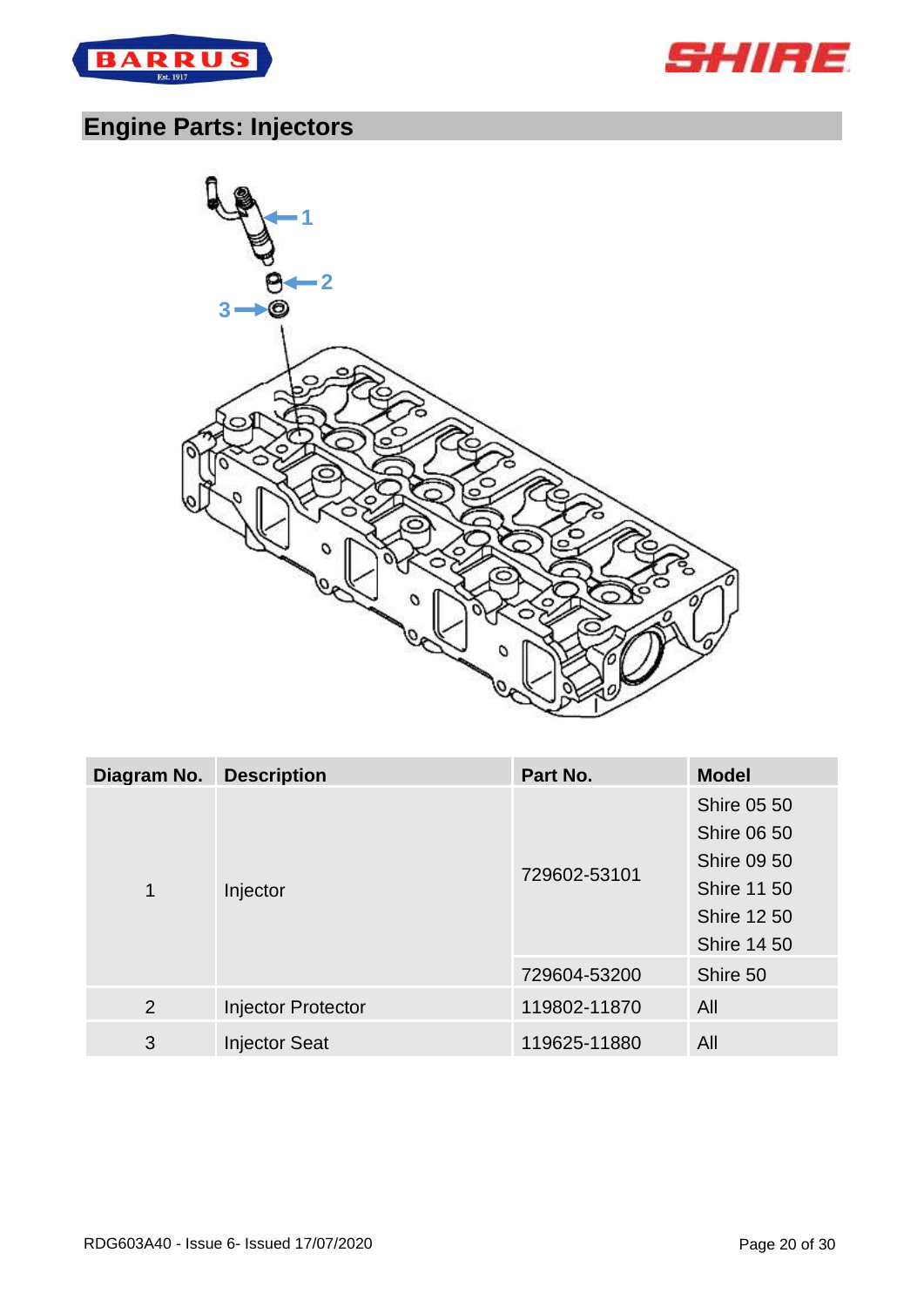



# <span id="page-20-0"></span>**Engine Parts: Fuel Injection Pump**



| <b>Shire 05 50</b><br><b>Shire 06 50</b><br><b>Shire 09 50</b><br>729602-51310<br><b>Shire 11 50</b><br>1<br><b>Fuel Injection Pump</b> | Diagram No. | <b>Description</b> | Part No. | <b>Model</b>       |
|-----------------------------------------------------------------------------------------------------------------------------------------|-------------|--------------------|----------|--------------------|
|                                                                                                                                         |             |                    |          |                    |
|                                                                                                                                         |             |                    |          |                    |
|                                                                                                                                         |             |                    |          |                    |
|                                                                                                                                         |             |                    |          |                    |
|                                                                                                                                         |             |                    |          | <b>Shire 12 50</b> |
| <b>Shire 14 50</b>                                                                                                                      |             |                    |          |                    |
| Shire 50<br>729688-51301                                                                                                                |             |                    |          |                    |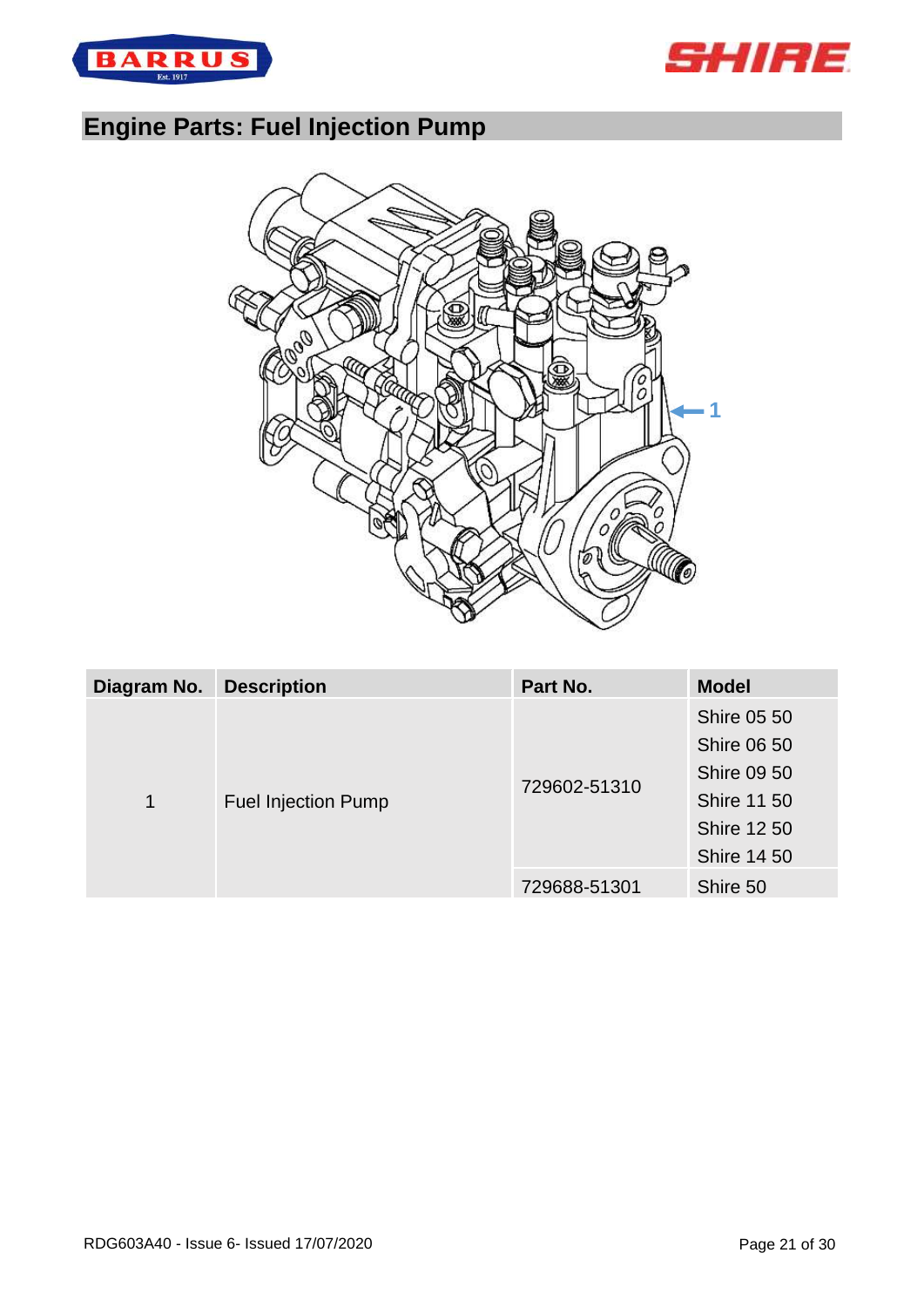



# <span id="page-21-0"></span>**Engine Parts: Rocker Cover Gasket & Oil Cap**



| Diagram No.          | <b>Description</b>         | Part No.     | <b>Model</b> |
|----------------------|----------------------------|--------------|--------------|
| $\blacktriangleleft$ | <b>Rocker Cover Gasket</b> | 129601-11310 | All          |
| 2                    | Oil Cap                    | 124160-01751 | All          |
| 3                    | Oil Cap O-Ring             | 24311-000320 | All          |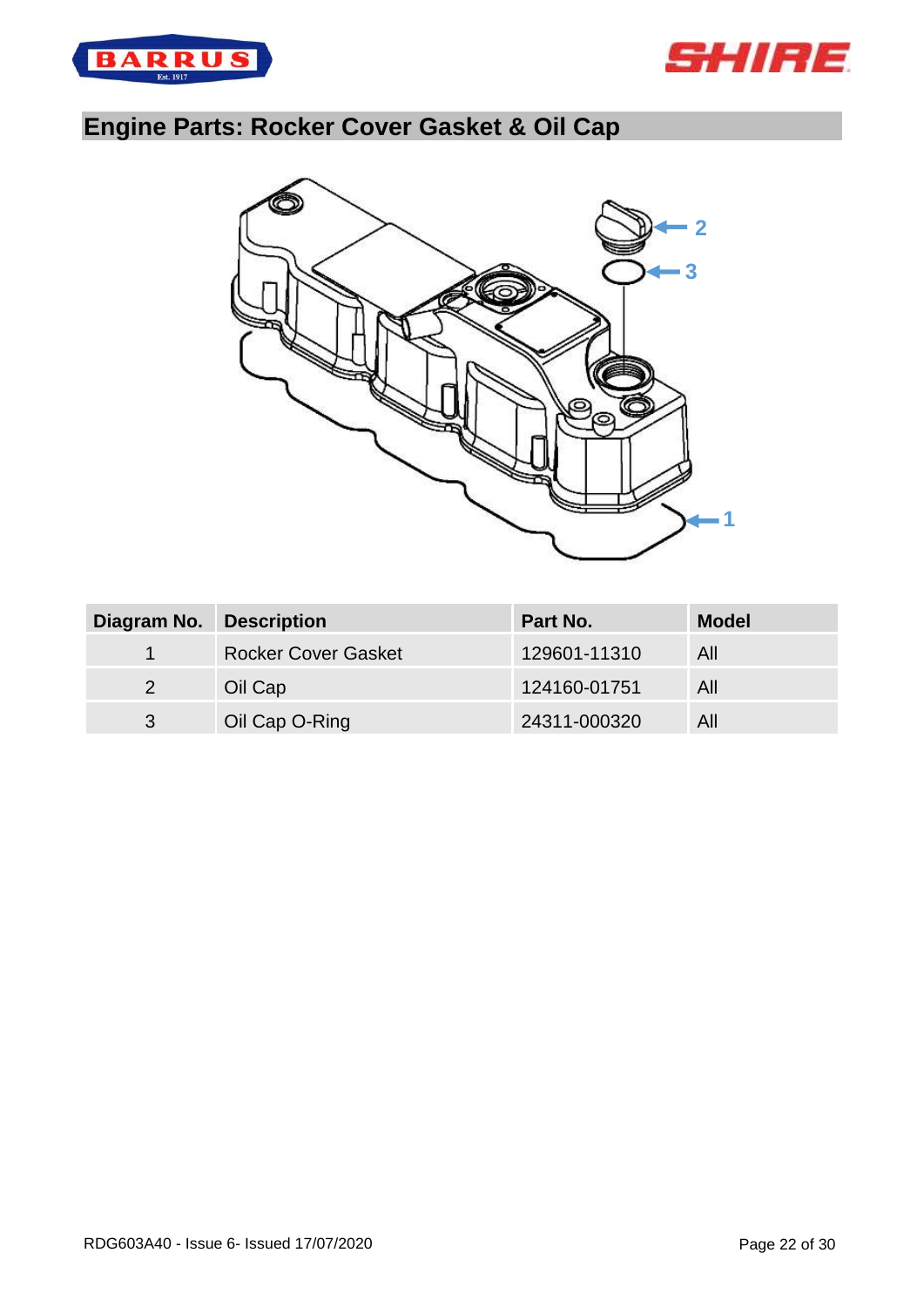



# <span id="page-22-0"></span>**Engine Parts: Cylinder Head Gasket**



| Diagram No. Description |                             | <b>Part No.</b> | <b>Model</b> |
|-------------------------|-----------------------------|-----------------|--------------|
|                         | <b>Cylinder Head Gasket</b> | 129407-01340    | All          |
|                         | <b>Cylinder Head Bolt</b>   | 129150-01200    | All          |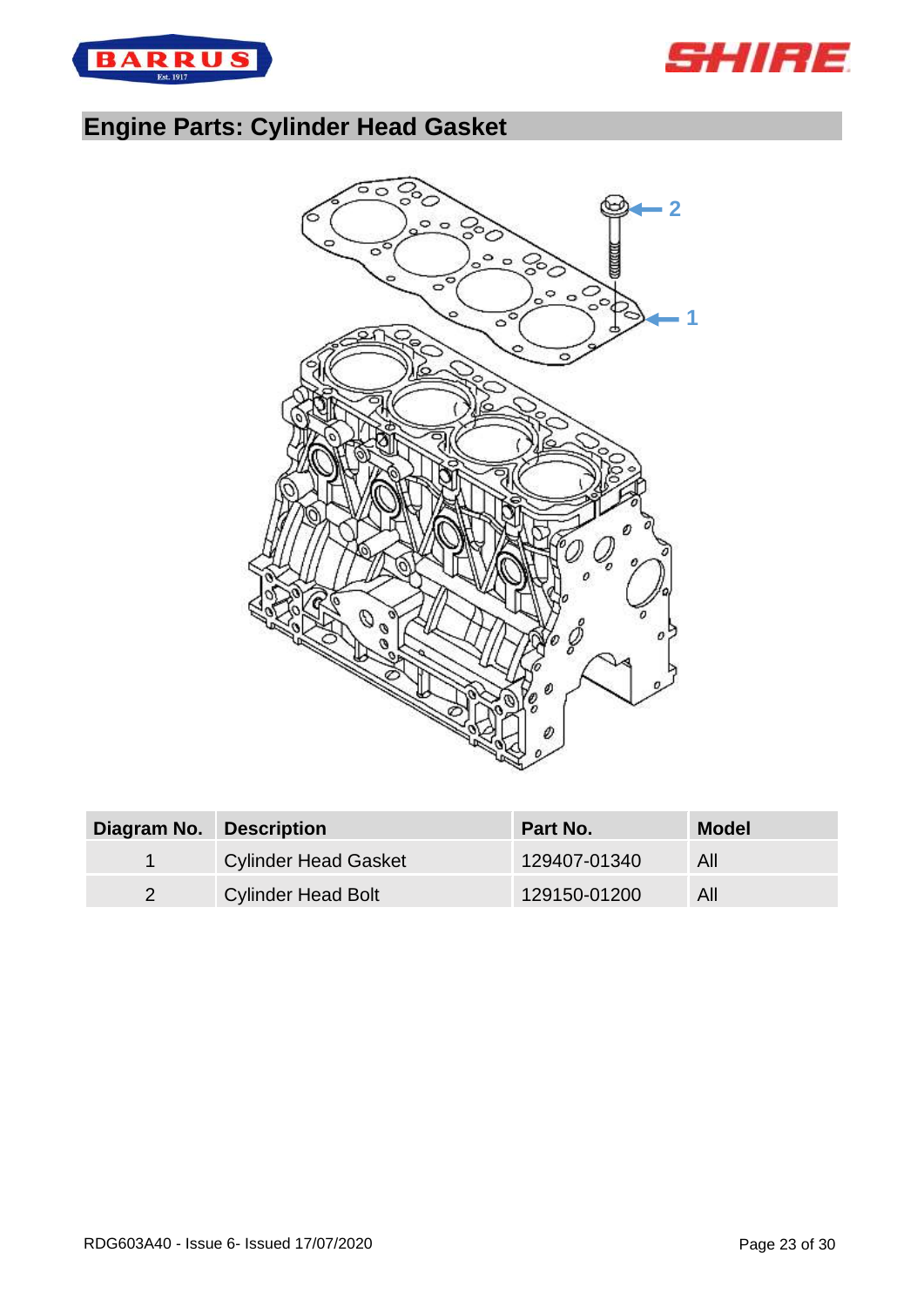



# <span id="page-23-0"></span>**Accessories: Exhaust Equipment**

| <b>Description</b>                             | Part No.       | <b>Model</b> |
|------------------------------------------------|----------------|--------------|
| <b>Exhaust Coupling 1.5"</b>                   | <b>RDG1916</b> | All          |
| <b>Flexible Exhaust Pipe</b><br><b>Blanket</b> | <b>RDG2477</b> | All          |
| Flexible Exhaust 1.5"                          | <b>RDG1879</b> | All          |
| Dry Exhaust Silencer 1.5" RDG1911              |                | All          |
| Hospital Silencer 1.5"                         | <b>RDG6536</b> | All          |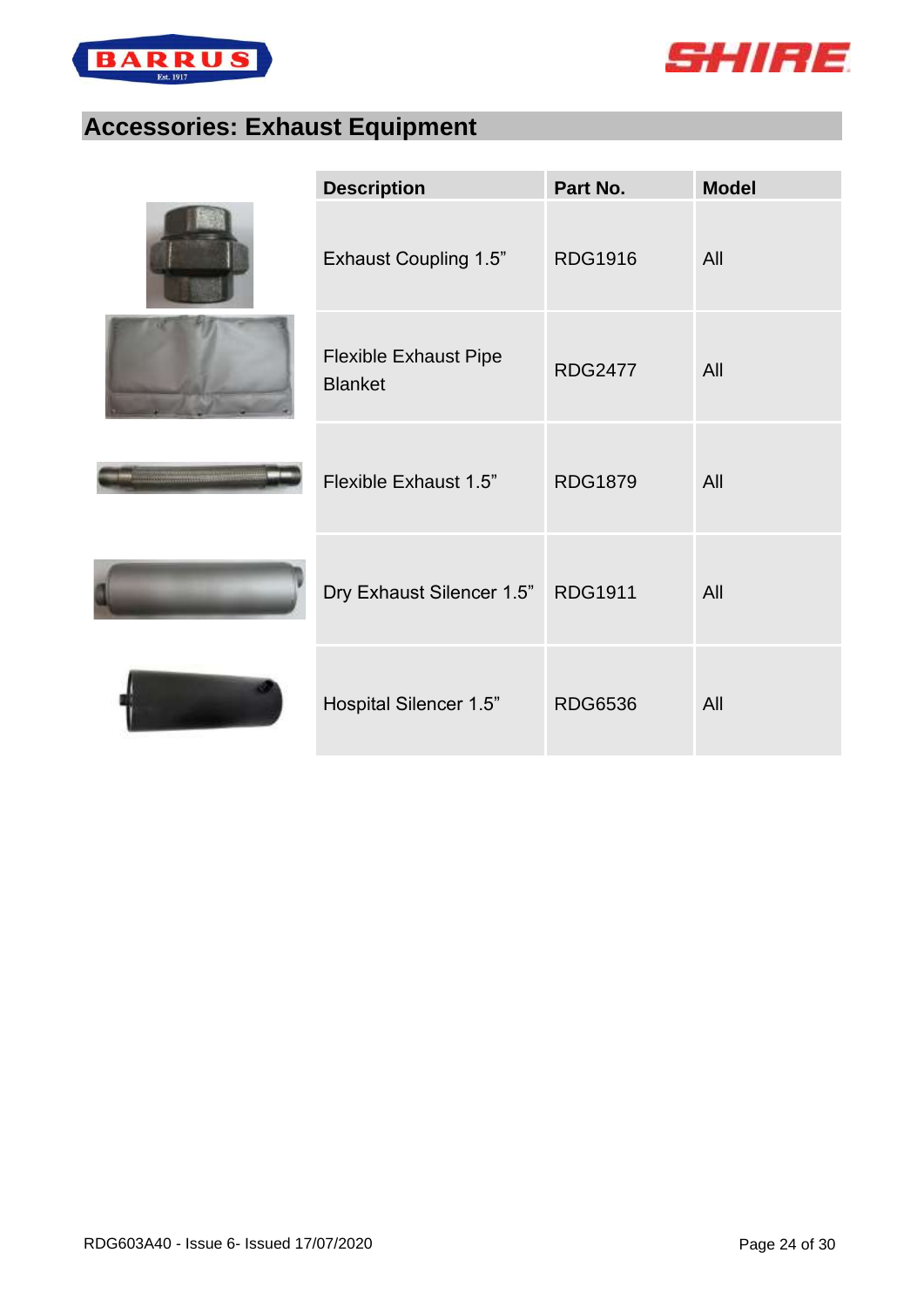



## <span id="page-24-0"></span>**Accessories: Sterngear**

|                    | <b>Description</b>                            | Part No. | <b>Model</b> |
|--------------------|-----------------------------------------------|----------|--------------|
|                    | 30" x 1.5" Diameter<br><b>Propeller Shaft</b> | EPB3841  | All          |
|                    | <b>Weldable Sterntube</b>                     | EPB5534  | All          |
| <b>No</b><br>Image | Flexible Shaft Seal (to<br>suit 1.5" shaft)   | EPB5536  | All          |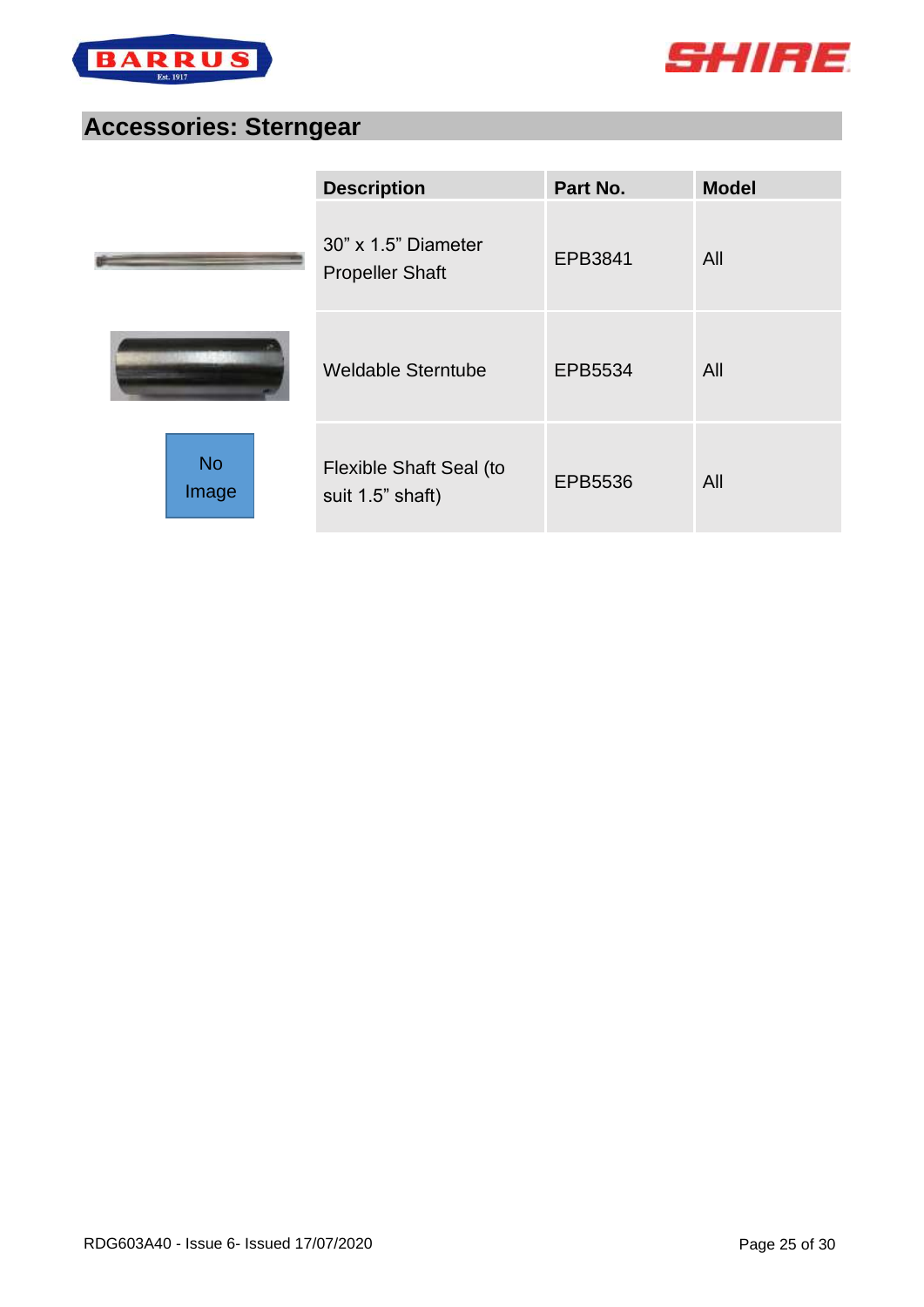



# <span id="page-25-0"></span>**Accessories: Couplings**







| <b>Description</b>                              | Part No.       | <b>Model</b> |
|-------------------------------------------------|----------------|--------------|
| <b>R&amp;D Flexible Coupling</b><br><b>Disc</b> | RDG9129347     | All          |
| R&D Split Boss Clamp<br>Coupling                | RDG1079349     | All          |
| Centaflex Type 16<br>Coupling 1.5"              | <b>RDG2779</b> | All          |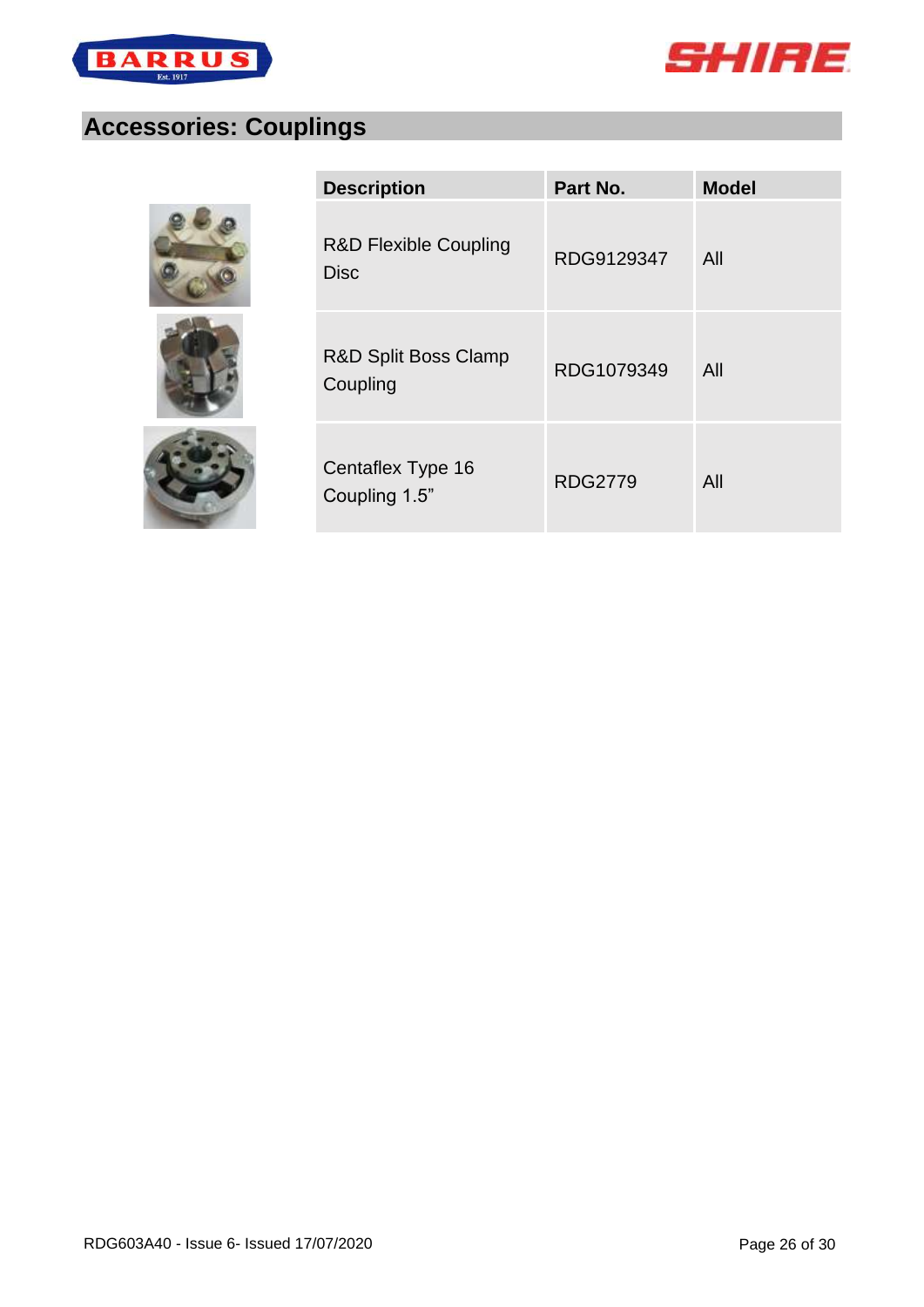



## <span id="page-26-0"></span>**Accessories: Propellers**

| <b>Description</b>             | Part No. | <b>Model</b> |
|--------------------------------|----------|--------------|
| 18" x 12" 3 Blade<br>Propeller | 18X123PB | $All^*$      |
| 19" x 12" 3 Blade<br>Propeller | 19X123PB | $All^*$      |

**Suitable for a 1.5" Shaft, 12:1 Taper**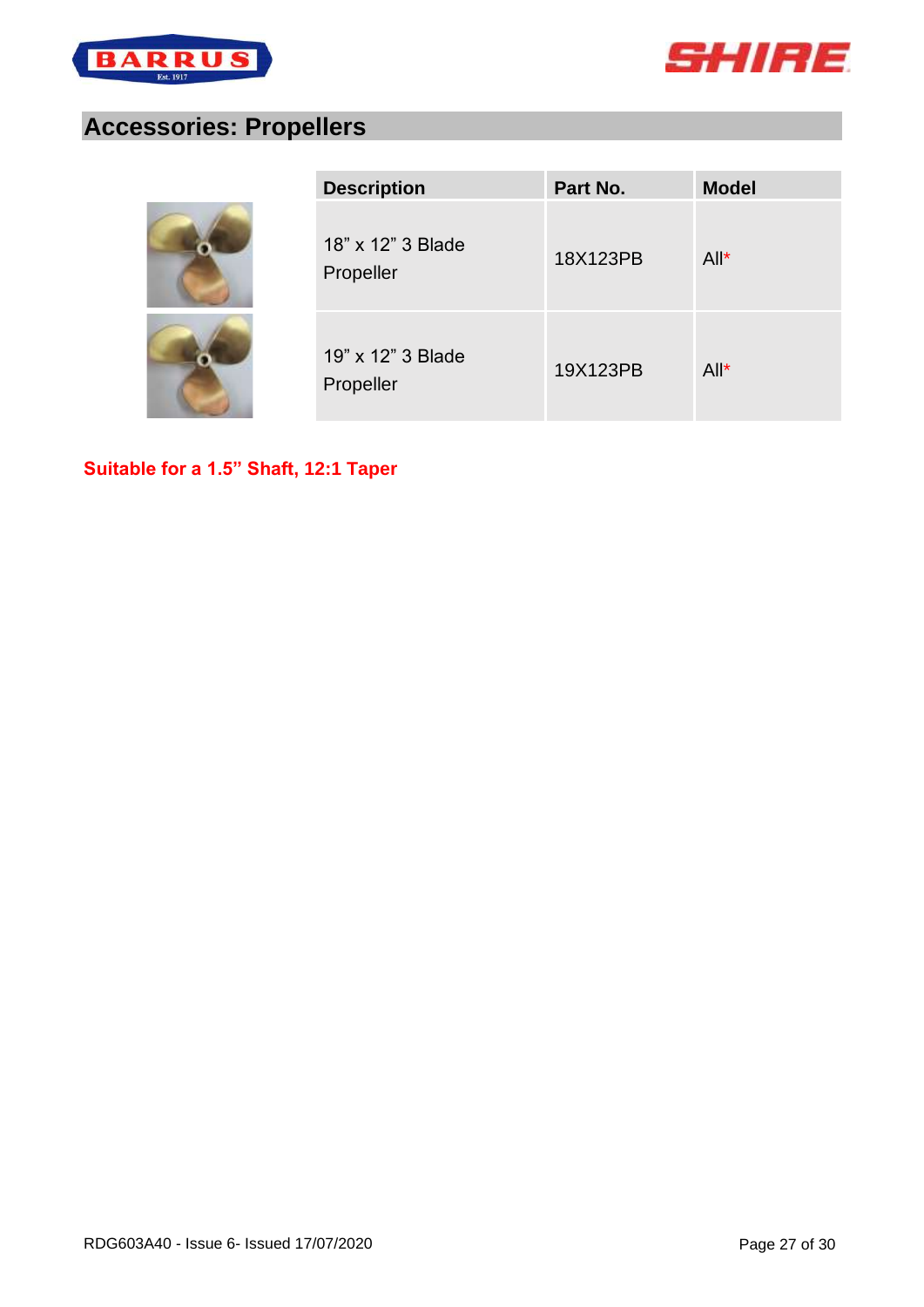



# <span id="page-27-0"></span>**Accessories: Lever Controller**





| <b>Description</b>                          | Part No.    | <b>Model</b> |
|---------------------------------------------|-------------|--------------|
| Single Lever Control Unit<br>(side mounted) | RDG92010055 | - All        |
| 3 Metre Cable                               | RDG92010056 | All          |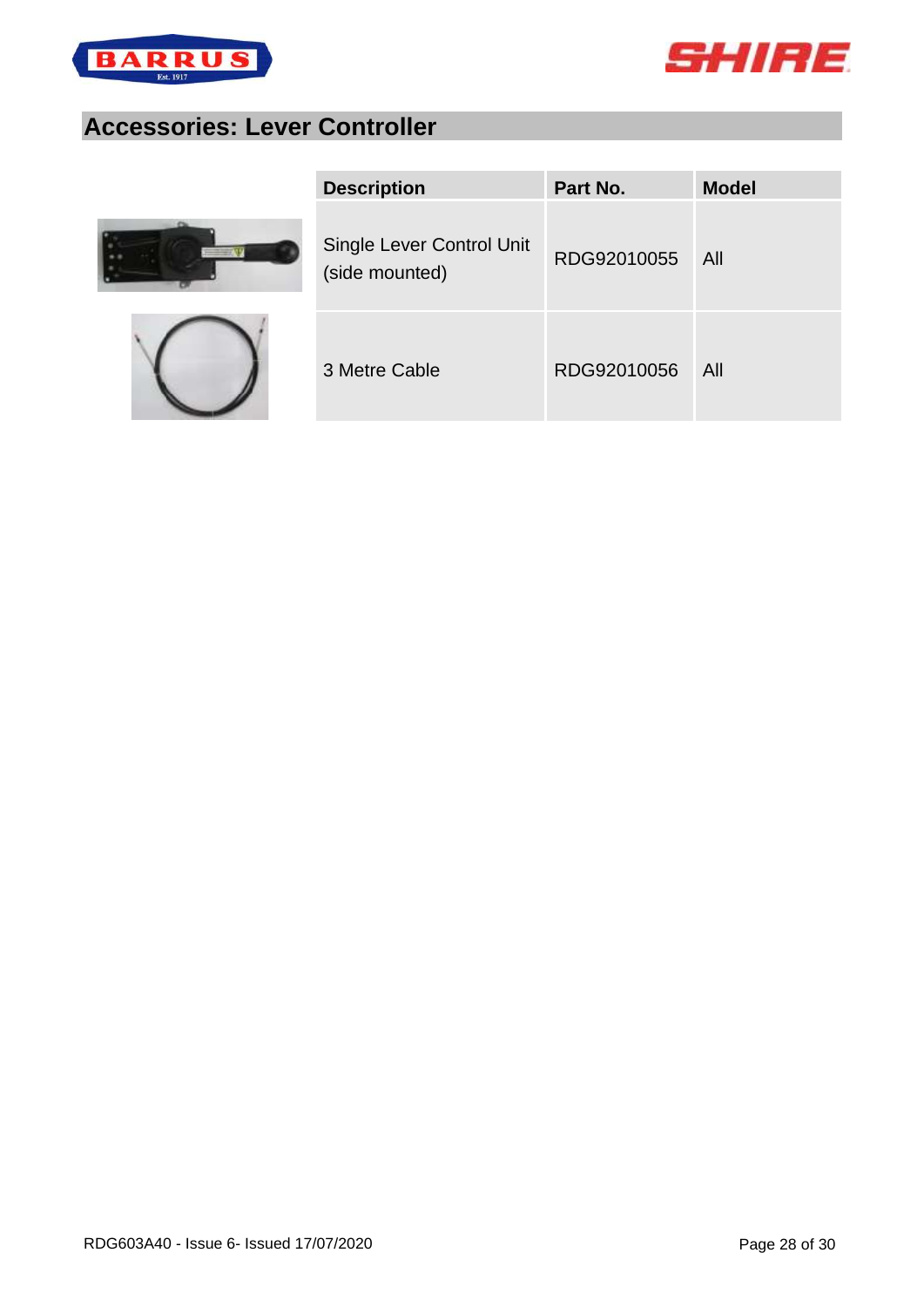



## <span id="page-28-0"></span>**Dealer List**

| Area                  | Company                                                                 | <b>Telephone</b>             | Email                                       |
|-----------------------|-------------------------------------------------------------------------|------------------------------|---------------------------------------------|
|                       | <b>Bluenine Marine</b>                                                  | 01189 406482                 | info@blueninemarine.co.uk                   |
| <b>BERKSHIRE</b>      | <b>Driveline Marine</b>                                                 | 0118 942 3877                | tam@drivelinemarine.com                     |
|                       | Marcus Marine Engineering Ltd<br>(Servicing, Repairs & Breakdowns only) | 07900890911                  | Marcus@marcusmarine.co.uk                   |
| <b>BRISTOL</b>        | <b>Advance Marine</b>                                                   | 01275 815910                 | phil@advancemarine.co.uk                    |
|                       | <b>Midland Chandlers</b>                                                | 01928 751 800                | preston.brook@midlandchandlers.co.uk        |
| <b>CHESHIRE</b>       | Nantwich Canal Centre Ltd                                               | 01270 625122                 | info@nantwichcc.com                         |
| <b>CUMBRIA</b>        | Windermere Aquatic Ltd                                                  | 01539 442121                 | service@aquaticboatcentres.com              |
| <b>DERBYSHIRE</b>     | <b>Midland Chandlers</b>                                                | 01283 701445                 | willington@midlandchandlers.co.uk           |
| <b>DEVON</b>          | Sleeman & Hawken Ltd                                                    | 01626 778266                 | sales@sleeman-hawken.co.uk                  |
| <b>ESSEX</b>          | <b>French Marine Motors Ltd</b>                                         | 01206 305233<br>01255 850303 | info@frenchmarine.com                       |
| <b>HAMPSHIRE</b>      | <b>Marine Power Ltd</b>                                                 | 0238 0403918                 | sales@marine-power.co.uk                    |
| <b>HERTFORDSHIRE</b>  | Lee Valley Marina                                                       | 01920 870499<br>01920 293101 | stansteadmarina@vibrantpartnerships.co.uk   |
|                       | <b>Keypart Ltd</b>                                                      | 01923 276000                 | sales@keypart.com                           |
| <b>LEICESTERSHIRE</b> | <b>Foxton Boat Services Ltd</b>                                         | 01162 792285                 | foxtonboats@btinternet.com                  |
| <b>LONDON</b>         | Lee Valley Marina                                                       | 020 88061717                 | springfieldmarina@vibrantpartnerships.co.uk |
| <b>MIDDLESEX</b>      | <b>Lindon Lewis Marine</b>                                              | 01932 247427                 | service@pushtheboatout.com                  |
| <b>NORTHAMPTON</b>    | Grand Junction Boat Co.                                                 | 01604 858043                 | info@boatrepairs.uk.com                     |
|                       | <b>Midland Chandlers</b>                                                | 01788 891401                 | braunston@midlandchandlers.co.uk            |
| <b>NOTTINGHAM</b>     | Farndon Marina                                                          | 01636 705483                 | info@farndonmarina.co.uk                    |
|                       | JD Boat Services Ltd                                                    | 01902 791811                 | david@jdboats.co.uk                         |
| <b>STAFFORDSHIRE</b>  | <b>Midland Chandlers</b>                                                | 01785 712437                 | penkridge@midlandchandlers.co.uk            |
|                       | Stone Boatbuilding Company                                              | 01785 812688                 | stonechandlery@aol.com                      |
|                       | <b>Streethay Wharf</b>                                                  | 01543 414808                 | office@streethaywharf.co.uk                 |
| <b>WARWICKSHIRE</b>   | Springwood Haven Leisure Ltd                                            | 0845 4566572                 | enquiries@springwoodhaven.co.uk             |
| <b>WILTSHIRE</b>      | Devizes Marina                                                          | 01380 725300                 | sales@devizesmarina.com                     |